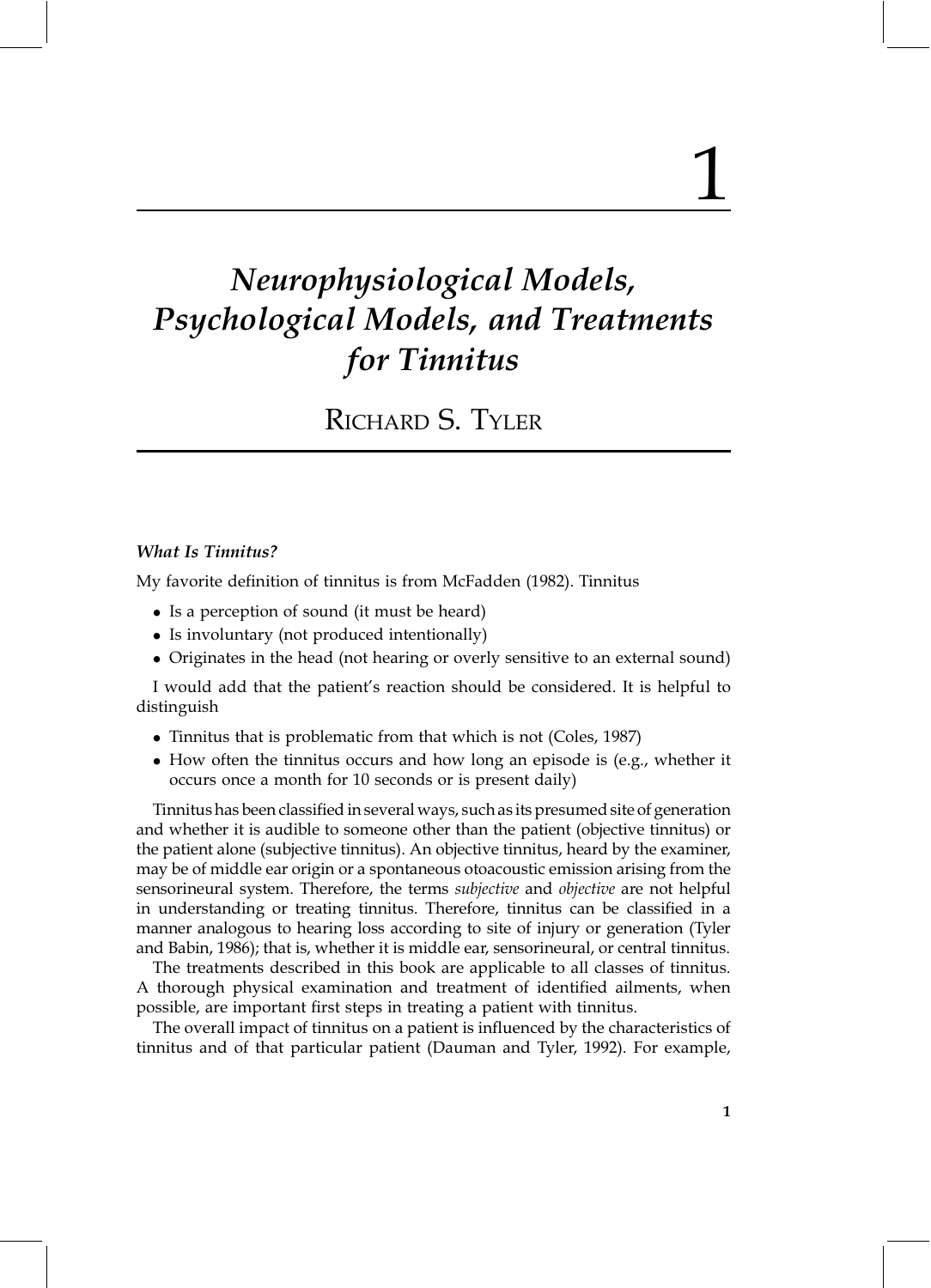I believe that tinnitus is more likely to be annoying if it is louder or has a screeching quality. Some authors have incorrectly suggested that psychoacoustic factors are unimportant or unrelated to tinnitus annoyance. Psychoacoustic factors are indeed relevant, although they are only one thing to consider in understanding the effect tinnitus has on a patient. An absence of high correlation between loudness and annoyance does not mean that loudness is not important. Stouffer and Tyler (1990) concluded that patients with soft tinnitus are not under as much stress as those who report a loud tinnitus. Also, patients who are under stress or have not had adequate sleep find the tinnitus more annoying.

Tinnitus is not a personality disorder, but psychological factors are involved in the development and maintenance of this problem (see, e.g., Fowler and Fowler, 1955). Although patients with severe tinnitus can have clinical depression, in my experience serious psychological problems are rare among most tinnitus patients. Very few of us, after all, would not be bothered at all if we constantly heard an unwanted sound that we had no control over.

# Neurophysiological Models of Tinnitus

Neurophysiological models can be considered from many different aspects. In the normal auditory system, increases in spontaneous activity evoked by acoustic stimuli are thought to be the basis for sound perception. Therefore, neurophysiological models have logically nominated an increase in spontaneous activity in the absence of acoustic stimulation as the mechanism of tinnitus. Wherever the site of origin, most probably this must be transmitted to and result in an increased spontaneous rate in the auditory cortex. **Table 1–1** reviews a few of the neurophysiological models that have been proposed over the years (for reviews, see Cacace, 2003; Eggermont, 2000; Eggermont and Roberts, 2004; Jastreboff, 1990; Salvi, Lockwood, and Burkard, 2000; Vernon and Moeller, 1995). Some of these are specific to precise anatomic or physiological sites; others are more general models referring to processing principles.

| Kiang, Moxon, and<br>Levine (1970) | Edge between normal and absent hair cells and<br>subsequent neural activity                                                                                         |
|------------------------------------|---------------------------------------------------------------------------------------------------------------------------------------------------------------------|
| Tonndorf (1981)                    | Decoupling of stereocilia between the hair cells and<br>tectorial membrane                                                                                          |
| Moeller (1984)                     | Cross-talk (interneural synchrony) between nerve                                                                                                                    |
| Eggermont (1984)                   | fibers                                                                                                                                                              |
| Hazell (1987)                      | Tinnitus a result of automatic gain control system of<br>central nervous system (e.g., normally increasing the<br>sensitivity in quiet), linked to outer hair cells |
| Penner and Bilger (1989)           | Spontaneous otoacoustic emissions                                                                                                                                   |
| Jastreboff (1990)                  | Discordant inner and outer hair cell damage (damaged<br>outer hair cells with reasonably intact inner hair cells)                                                   |
| Salvi et al (1996, 2000)           | Increase in central neurons tuned to similar frequencies<br>following reorganization of peripheral hearing loss                                                     |
| Kaltenbach et al (2001)            | Hyperactivity of dorsal cochlear nucleus                                                                                                                            |

TABLE 1–1 Examples of Neurophysiological Models of Tinnitus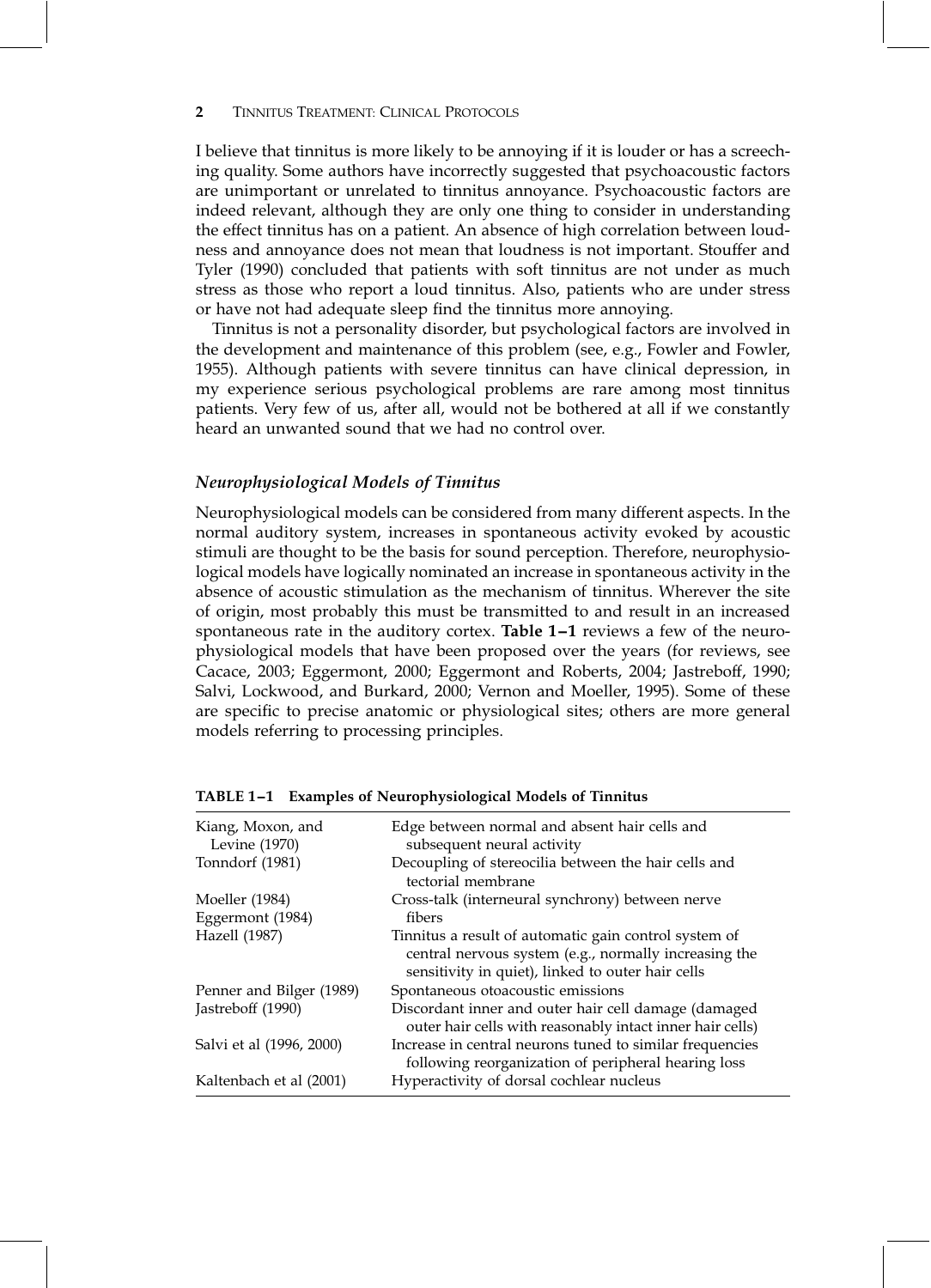In general, many of these models are insightful and clever. For models to be useful, they should be testable or should lead to a broader understanding and eventually a testable hypothesis.

I believe that, whatever the initial source of tinnitus, it must be perceived in the auditory cortex (see Tyler, 1981, p. 136). Broadly, there are three different ways that the mechanism of tinnitus can be coded in the auditory cortex:

- Increased spontaneous activity fed by increase or decrease in activity or edge in activity (Kiang et al, 1970)
- Cross-fiber correlation with normal or increased spontaneous activity (Eggermont, 1984; Moeller, 1984)
- More fibers with similar best frequency following hearing loss-induced auditory plasticity (Salvi et al, 1996, 2000)

Fig. 1 –1 shows a schematic representation of how we hear, interpret, and react to sounds. Sound is transformed from acoustic to electrical information in the cochlea. It is transmitted through the brainstem to the auditory centers of the brain within the temporal lobe of each hemisphere. Other parts of the brain are involved in our memory for sounds and our emotional reaction to them. Such neurophysiological models of hearing have existed for decades and were applied to tinnitus as early as 1988 (Goodey, 1988). Although the mechanism responsible for the source of tinnitus initiation may arise anywhere, its representation in the nervous system must be transmitted to the brain. Wilson (1987, pp. 30, 31) suggested that tinnitus is coded in the auditory cortex "by virtue of the pattern of activity over many cells." Like normal sounds, any reactions patients have to their tinnitus must involve other regions of the brain, such as the amygdala and the autonomic nervous system. Hallam et al (1984, p. 44) discussed "neurophysiological models of habituation" and their importance in understanding and treating the emotional components of tinnitus. This model was widely accepted at the time (e.g., Hazell et al, 1985, p. 74).

Noise-induced hearing loss, one of the most common causes of tinnitus, is known to inflict cochlear damage. Early studies of noise-induced hearing loss emphasized that outer hair cells are affected first and then inner hair cells (e.g.,



Figure 1–1 A general schematic representation of the process of hearing, interpreting, and reacting to sounds. The mechanism for the initiation of tinnitus may arise anywhere, but its representation eventually occurs in the auditory cortex. Any emotional responses must involve the amygdala and the autonomic nervous system.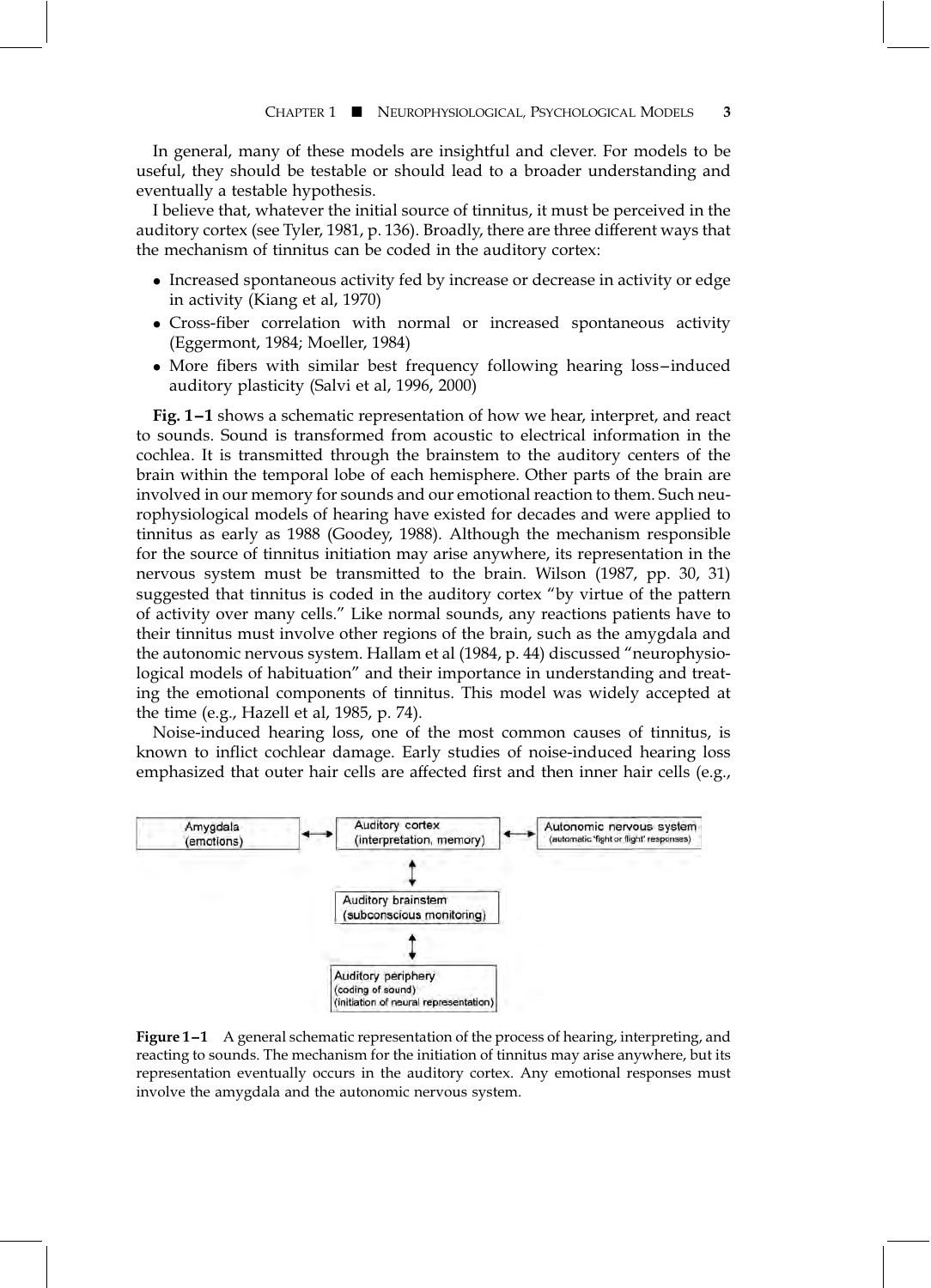Liberman and Dodds, 1984). However, I have argued that tinnitus must also intimately involve the brainstem and cortex (Tyler, 1981, p. 136). This was based on several observations, including that

- Sectioning the auditory nerve is often ineffective in reducing tinnitus.
- Masking can be just as effective in the ear ipsilateral to the tinnitus as in the ear contralateral to the tinnitus (e.g., Tyler and Conrad-Armes, 1984).
- One can observe that a person who is convinced about hearing tinnitus in the right ear can suddenly hear the tinnitus in the left ear when the right ear tinnitus is masked.

Coles (1987) also noted, as have many others since, that disorders of the central auditory pathways can cause tinnitus.

It is of interest, and perhaps a puzzle, that tinnitus can be influenced by other neurophysiological systems (for recent reviews, see Cacace, 2003, 2004; Levine et al, 2003). For example, in some patients tinnitus can be altered by touches to the hand, jaw movement, pressure to the head, and changes in eye gaze.

Of course, because tinnitus can provoke emotional reactions, other neurophysiological systems that are responsible for emotions must also be involved, including the autonomic nervous system and the amygdala. Both Hallam et al (1984) and Slater and Terry (1987) described how the autonomic nervous system is involved in tinnitus. This unconscious involuntary control system is for "fight or flight." The sympathetic system sets up the body for action, and the parasympathetic system operates after the extra alertness is past, to bring the body from its "highly aroused state to its normal state" (Slater and Terry, 1987, p. 177). The authors emphasized how the "dangers" sensed are typically stress related, and reviewed in great deal the neurophysiological responses. They suggested coping strategies (e.g., relaxation techniques) as a treatment for the "inappropriate" autonomic response of tinnitus patients. It has been known for decades that the limbic system of the brain is involved whenever emotions are triggered (for reviews, see LeDoux, 1994; Mega et al, 1997). Jastreboff (1990) pointed out that the limbic system therefore must be involved in tinnitus patients who have emotional reactions. Cacace (2003) prefers the term amygdala to limbic system.

I like the way Goodey (1988, p. 84) explains tinnitus to his patients: "Too few messages are passing through the ear to keep the hearing nerve busy and ... especially in quiet conditions, the electrically active nerve generates its own messages which are heard as tinnitus."

# Psychological Models of Tinnitus

Physiological and psychological models are inherently linked. One cannot have a change in thinking or behaving without some neurophysiological correlate. Studies, and related conceptual frameworks, that focus on thinking and behaving can be considered psychological. Table  $1-2$  reviews some psychological frameworks for considering tinnitus treatment.

These models are certainly not mutually exclusive. For example, Hallam et al (1984), in their habituation model, noted that an organism needs to analyze (or attend to) new and potentially important stimuli. How we think about tinnitus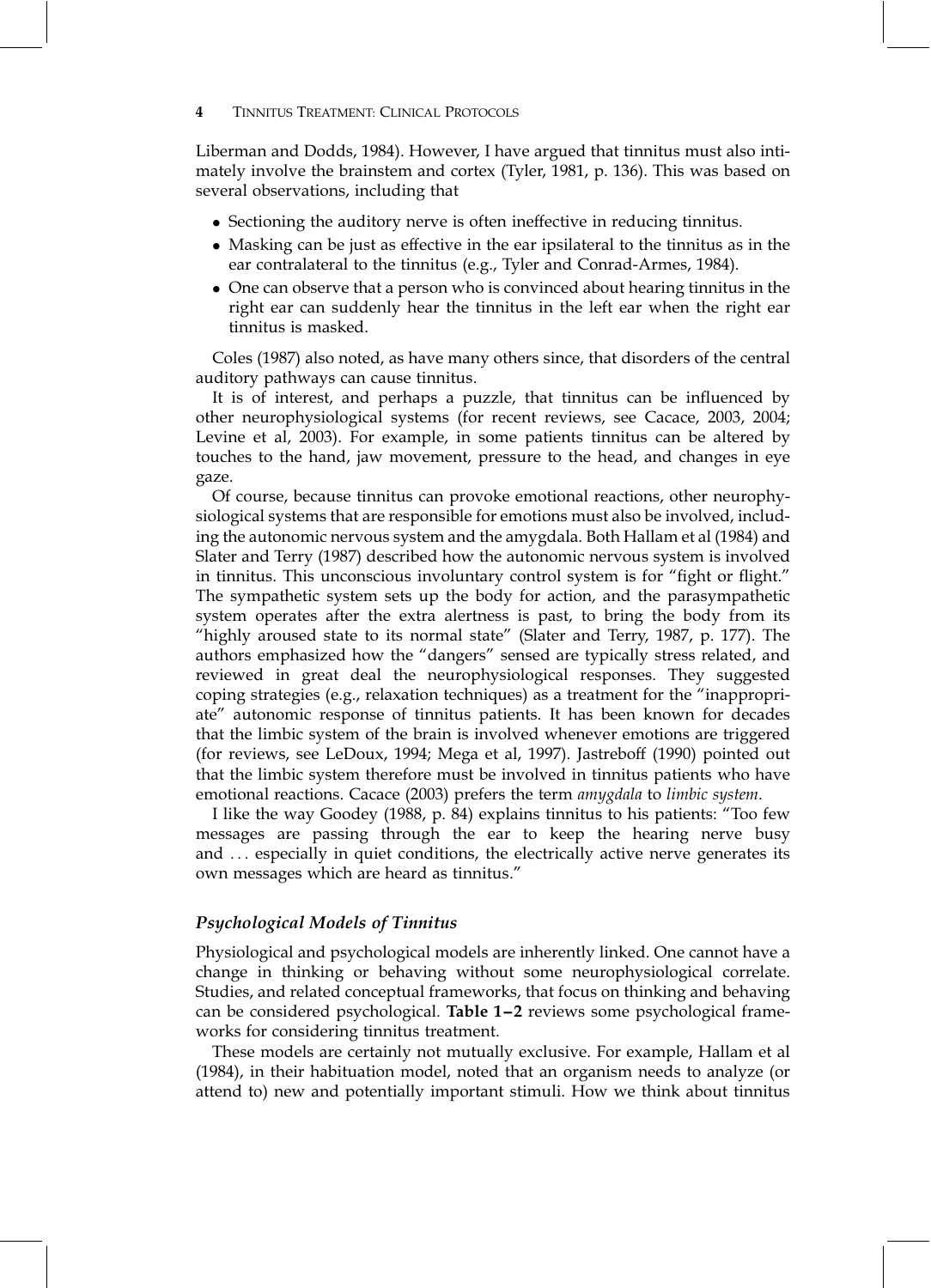| Cognitive          | Have developed inappropriate<br>ways of thinking about tinnitus | Sweetow (1984, 1986)<br>Andersson and Kaldo (Chapter 8)<br>Hallam and McKenna (Chapter 6)                                                            |
|--------------------|-----------------------------------------------------------------|------------------------------------------------------------------------------------------------------------------------------------------------------|
| <b>Habituation</b> | Bothersome tinnitus is failure to<br>habituate                  | Hallam et al (1984)<br>Hallam (1989)                                                                                                                 |
| Attention          | Failure to shift attention away<br>from tinnitus                | Hallam and McKenna (Chapter 6)<br>Hallam et al (1984)<br>Hallam (1989)                                                                               |
| Learning           | Responses to tinnitus are learned                               | Hallam and McKenna (Chapter 6)<br>Jastreboff and Hazell (1993)<br>Bartnik and Skarżyński (Chapter 10)<br>also McKenna (2004),<br>Hallam et al (1984) |

TABLE 1-2 Psychological Factors Considered in Treating Tinnitus

influences our inclination to attend to it. External events can reinforce or inhibit our behavior. Learning theory, particularly classical conditioning, has been proposed as an important factor in the reaction to tinnitus (e.g., Jastreboff, 2000; McKenna, 2004). Hallam et al (1984, p. 44) suggested that "habituation can be delayed by intense, aversive and unpredictable stimuli to which affective significance has been attached by learning."

#### Categories of Tinnitus Treatments

We can categorize tinnitus treatments in two ways. First, a treatment can focus on the tinnitus directly, reducing its magnitude or eliminating it completely. This can be accomplished by medications (e.g., Dobie, 1999; Murai et al, 1992) or electrical suppression (e.g., Dauman, 2000; Dobie et al, 1986; Quaranta et al, 2004; Rubinstein and Tyler, 2004; Zwolan et al, 1992). Although there have been important gains in both of these approaches, no clinical protocol is currently available, and they will not be reviewed in this book.

Second, it is possible to treat a patient's reaction to tinnitus. Medications can be used to treat patients with depression and anxiety and to help with sleep problems. Chapter 4 in this book highlights how some of the more common medical conditions influence the counseling strategy. Medications for some patients are important, but they are not specific to tinnitus and will not be reviewed here. Counseling and sound therapy are two treatments that have been in common use since the early 1980s.

#### Counseling in the Treatment of Tinnitus

Whether we spend 1 minute or 60 minutes with a patient, talking with and listening to the patient are the cornerstone of the current treatment. Counseling for tinnitus patients is often performed by audiologists without a strong theoretical background in the many counseling strategies available. Psychologists frame different counseling approaches (and there are literally hundreds) using very specific guidelines. Table  $1-3$  provides a few examples of these frameworks, taken from an excellent summary by Flasher and Fogle (2004).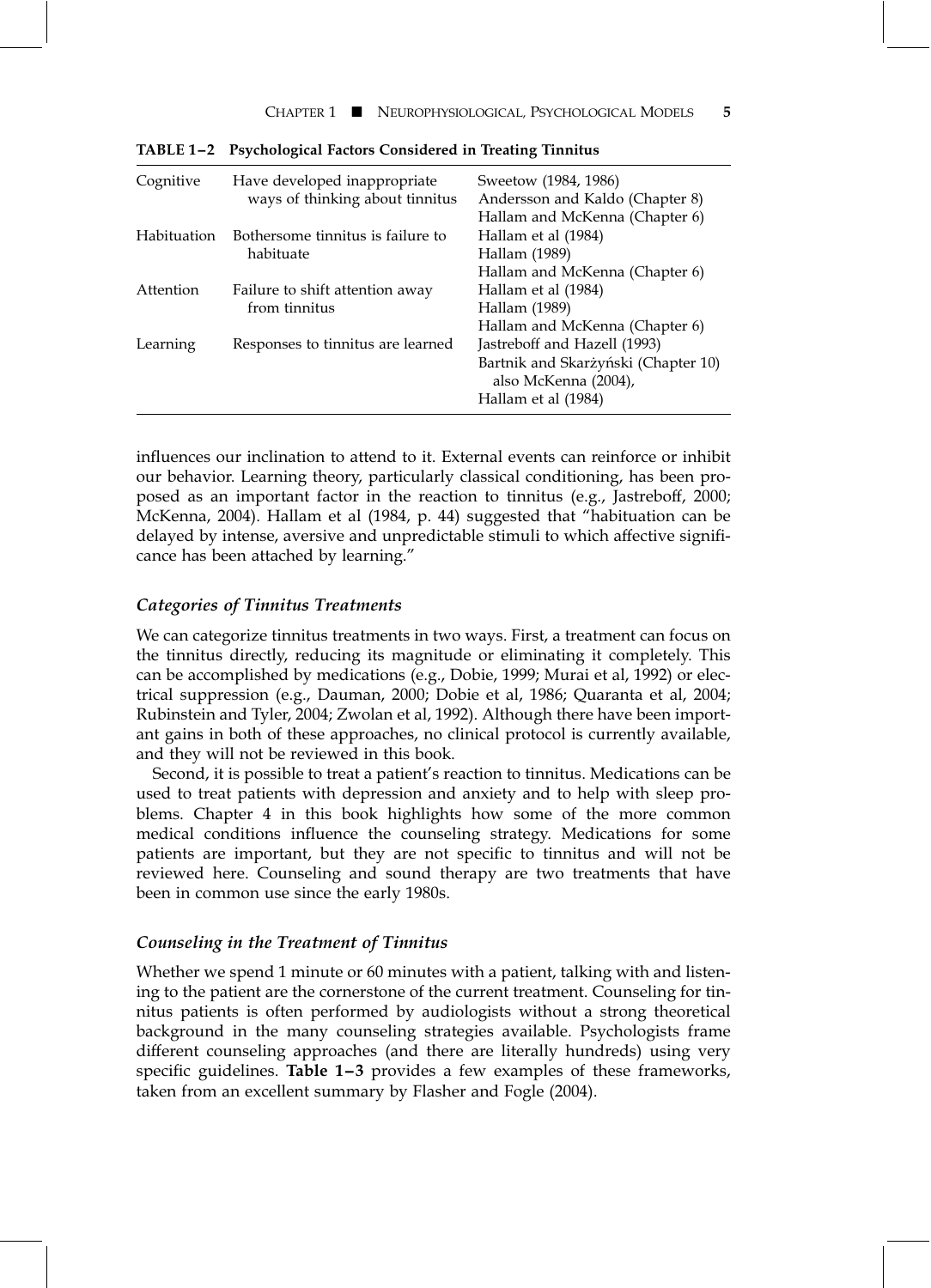| Existential therapy | Concerns with individual's overall existence in life, and how<br>one deals with problems. Considers uncertainty, meaning,<br>and isolation (see Chapter 15)      |
|---------------------|------------------------------------------------------------------------------------------------------------------------------------------------------------------|
| Cognitive therapy   | Thoughts influence behavior, erroneous ways of thinking are<br>identified, and steps for coping and correcting thoughts<br>are identified (see Chapters 6 and 8) |
| Humanistic therapy  | Promotes personal growth and positive support in a<br>nondirective fashion (see Chapters 5 and 15)                                                               |
| Behavioral therapy  | Focus is on changing the ways patients behave (see Chapters<br>$6, 9,$ and $14$ )                                                                                |

TABLE 1-3 Psychological Counseling Approaches

These theoretical frameworks are also not mutually exclusive, but I suspect that tinnitus counseling would benefit from a deeper understanding of the theoretical background of different counseling approaches. Those clinicians who have some training in these approaches will put themselves in a better position to serve their tinnitus patients.

#### Be Supportive

We, and others, have noted how important it is to be supportive and to offer positive encouragement to the tinnitus patient (e.g., Coles and Hallam, 1987; Hazell, 1987; Tyler et al, 2001). This applies to any counseling strategy and includes the following:

- Be perceived as a knowledgeable professional.
- Demonstrate that you understand tinnitus.
- Provide a clear therapy plan.
- Be sympathetic.
- Show that you sincerely care.
- Provide reasonable hope.

Whatever counseling strategy is adopted, adherence to these general guidelines will likely be helpful.

#### Provide Information

Most of the therapies designed for tinnitus provide information. Whichever neurophysiological or psychological model you adhere to, providing information helps patients better understand their problems and feel less victimized, and puts them in a position of moving forward in treatment. Table 1–4 outlines the kinds of information that can be provided.

The relative importance of each of these topics is unclear. It is unlikely that discussing any of them would have a negative impact, and thus the question really is which to include or exclude, and how much time to spend on each topic. Obviously, too much information can be overwhelming for some patients, and it is possible to provide the information in too much detail or without sufficient clarity. This may prevent a patient from engaging in the other aspects of the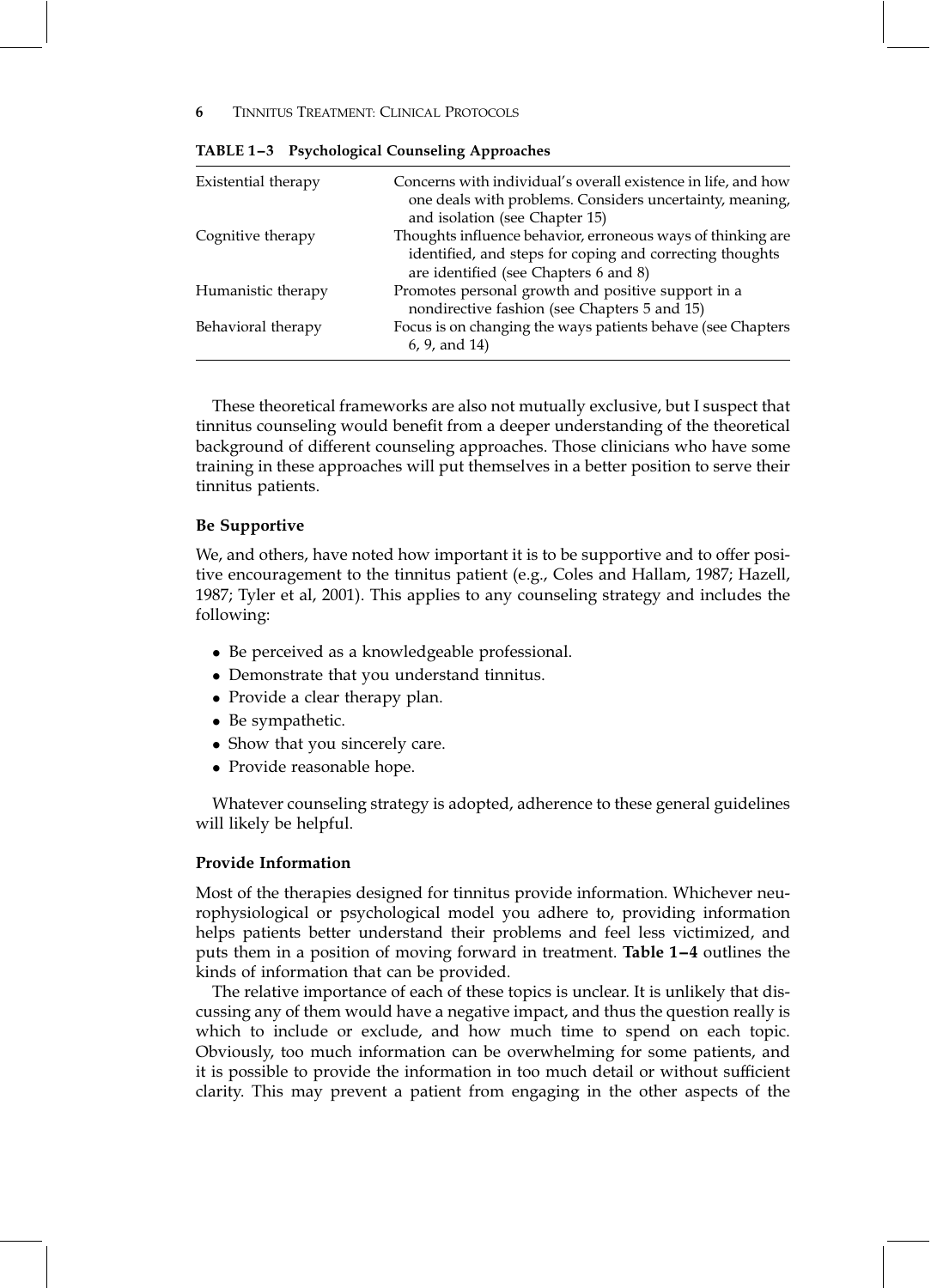| Hearing                        | How we hear                                                                                         |
|--------------------------------|-----------------------------------------------------------------------------------------------------|
|                                | Anatomy and physiology of hearing                                                                   |
| Hearing loss                   | Anatomy and physiology of hearing loss                                                              |
|                                | Consequences of hearing loss                                                                        |
| Tinnitus epidemiology          | Prevalence of tinnitus                                                                              |
|                                | Causes of tinnitus                                                                                  |
|                                | Common problems associated with tinnitus                                                            |
| Tinnitus mechanisms            | Spontaneous activity of nerves                                                                      |
|                                | Neurophysiological models (see Table 1-1)                                                           |
| Central nervous system         | Role of the brain in perceiving and reacting to sound                                               |
| Habituation                    | Effect of repeated exposure to stimuli                                                              |
|                                | Consequences of fearful stimuli                                                                     |
|                                | Consequences of not habituating to tinnitus                                                         |
| Attention                      | Factors that contribute to attention                                                                |
| Learning                       | Factors that contribute to learning                                                                 |
| Sleep                          | Factors that influence sleep                                                                        |
| Concentration                  | Factors that contribute to concentration                                                            |
| Auditory training              | Things that influence our hearing and understanding                                                 |
| Lifestyles                     | How our overall lifestyle, including eating, exercise,                                              |
|                                | and activities, influences our health                                                               |
| Self-image                     | How our self-image influences our beliefs and<br>reactions                                          |
| Treatment options for          | Variety of treatment options available for hearing loss,                                            |
| hearing loss                   | including hearing aids, cochlear implants, and<br>auditory training                                 |
| Treatment options for tinnitus | Variety of treatment options available for tinnitus,                                                |
|                                | including coping strategies, relaxation therapy,<br>cognitive behavior therapy, and sound therapies |

TABLE 1-4 General Categories of Information Typically Provided to Tinnitus Patients

treatment. We have proposed using pictures to facilitate the counseling process (see Tyler and Bergan, 2001).

Many of the counseling components of treatment focus primarily on providing information about hearing, hearing loss, and tinnitus (e.g., Bentler and Tyler, 1987; LaMarte and Tyler, 1987; Sheldrake et al, 1985; Tyler and Babin, 1986; Tyler and Baker, 1983). Some researchers, such as Hallam (1989), include discussions about habituation and attention in their approaches (see Chapters 6 and 10 in this book), whereas others focus more on brain mechanisms and learning. All of the clinicians writing in this book provide information on their particular counseling approach, and the diversity of topics and emphasis is evident. For example, in Chapter 2, Sizer and Coles present an informative brochure for patients, often a useful item to help patients remember tinnitus facts. Andersson and Kaldo in Chapter 3 show how the Internet can be used by patients to facilitate the transfer of information in conjunction with clinic visits. Newman and Sandridge in Chapter 14 show how the information can be shared efficiently in group therapy.

Many treatments for tinnitus are limited to providing information, and for many patients that is enough. If you can explain the causes of some problems, and perhaps even tell patients how they should react, this can be sufficient for patients' understanding of their problems. With such knowledge, some patients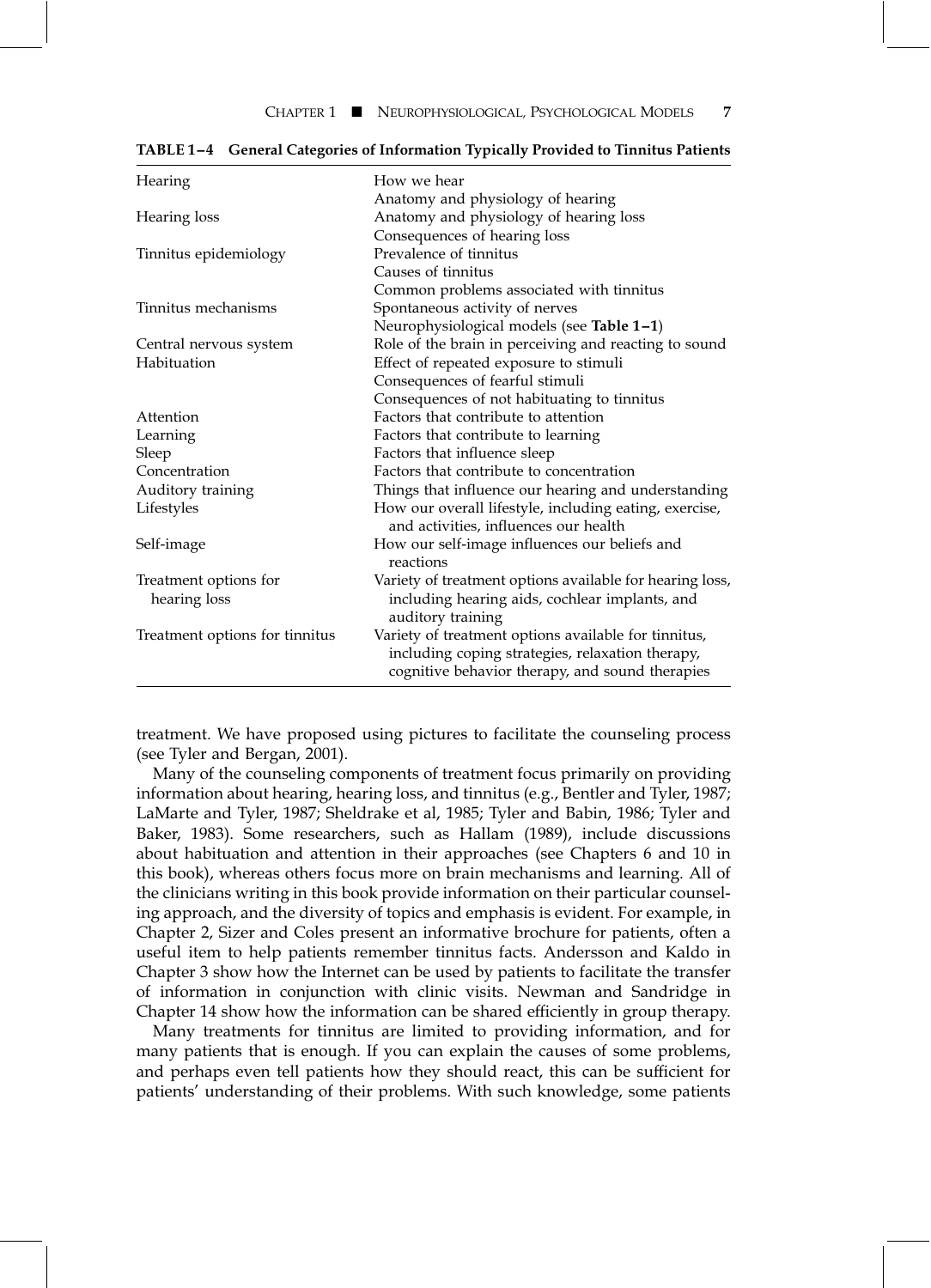will change their behavior regarding tinnitus. This is generally referred to as cognitive restructuring.

However, much more is involved in most counseling procedures than just providing information, or directing patients to some information that may be important. The next section discusses some counseling options.

# Components of Counseling

Briefly, there are three components of most successful counseling programs:

- Changing thoughts
- Changing behavior
- Understanding an individual patient's needs

# CHANGING THOUGHTS

Providing information can change the way patients think about their tinnitus. However, simply lecturing a patient is not enough, even if the information is useful. Understanding what caused the tinnitus, how the patient learned to react to it, and how the patient can help himself or herself is important. This is a key part of treatments that include aspects of cognitive therapy (see Hallam et al, 1988; see also Chapters 6, 8, and 10 in this book), even for young children (see Chapter 16).

# CHANGING BEHAVIOR

Sometimes it is possible to change behavior simply by providing information. However, it is usually more effective to practice the desired behavior. Some coping strategies involve changing behavior; others deal with emotional reactions. Providing specific tasks to engage in is part of changing behavior. Chapters 5, 9, and 14 offer numerous examples of engaging the patient in behavior management.

# UNDERSTANDING AN INDIVIDUAL PATIENT'S NEEDS

A broader perspective on tinnitus treatment involves understanding the individual patient, how the person views tinnitus, what support the patient has, and how tinnitus fits into the bigger picture of the patient's overall life. Listening, as opposed to providing information, is the first step. Tinnitus existentialist therapy, as discussed in Chapter 15, is a wonderful example of this.

# Examples of Counseling Treatment Protocols

Several counseling treatment protocols and strategies have been proposed. Most contain some aspect of providing information. Several go beyond that. Tyler and Baker (1983) suggest that counseling needs to consider all of the patient's difficulties. They recommend that the major emphasis of counseling address the emotional problems related to tinnitus. Hazell (1987, p. 113) suggests that "it is fruitless and unrealistic to approach the tinnitus in isolation." **Table 1–5** reviews some of these protocols and strategies.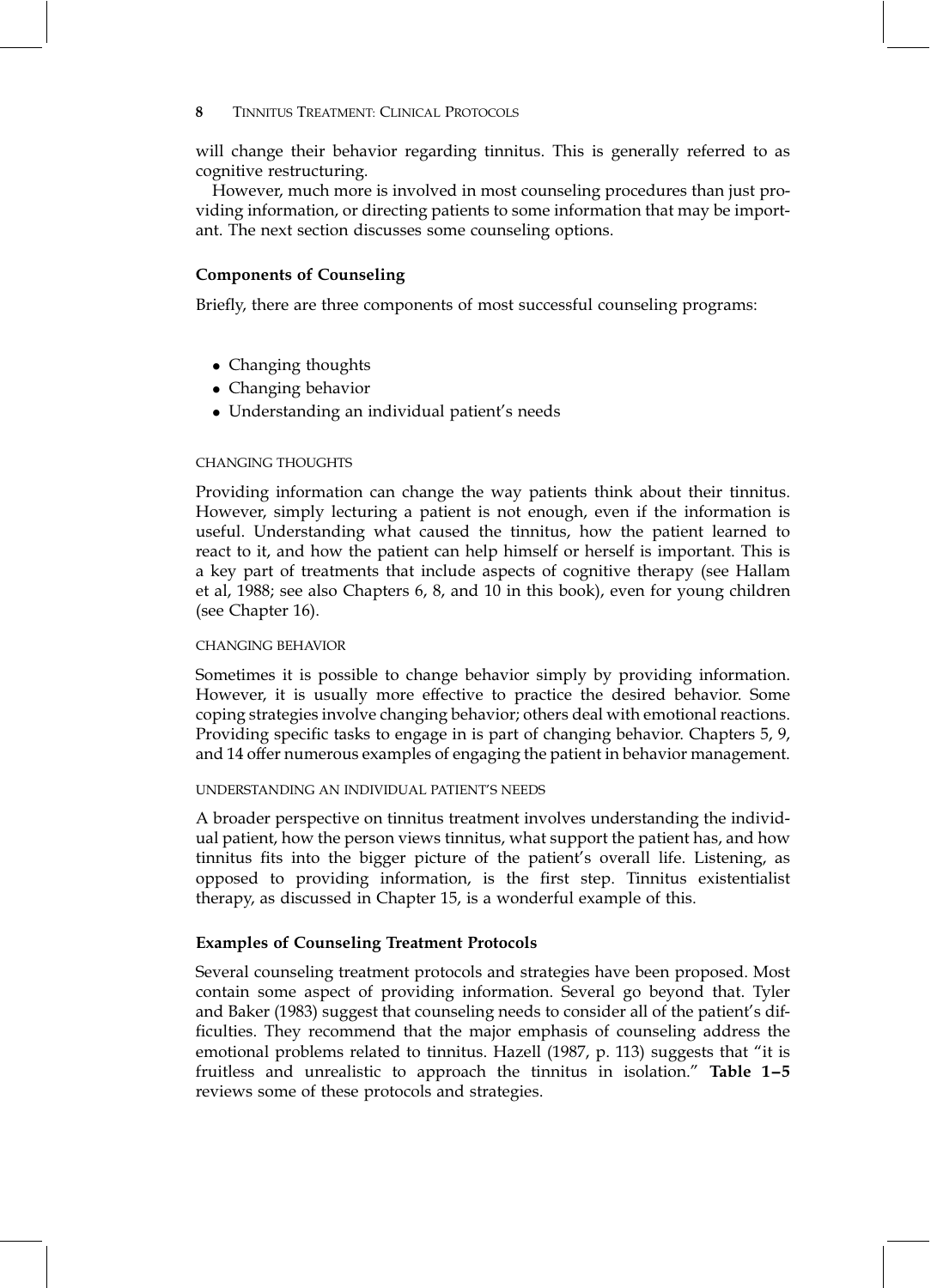| Tyler and Baker (1983)<br>Tyler and Babin (1986) | Informational<br>counseling     | Providing information<br>Considering emotional<br>problems related to tinnitus                                                                                                                                       |
|--------------------------------------------------|---------------------------------|----------------------------------------------------------------------------------------------------------------------------------------------------------------------------------------------------------------------|
| Tyler et al (1989)<br>Clark and Yanick (1984)    | Informational<br>counseling     | Understanding individual<br>patient needs                                                                                                                                                                            |
| Sweetow (1984, 1986)                             | Cognitive behavioral<br>therapy | Nurturing expectations<br>Providing information<br>Sleep<br>Changing attitude and<br>self-esteem<br>Diversionary tactics<br>(attention)<br>Coping strategies                                                         |
| Hallam (1989)                                    | Habituation therapy             | Cognitive behavior therapy<br>Habituation<br>Attention<br>Relaxation<br>Modifying the environment                                                                                                                    |
| Coles (1987), Coles and<br>Hallam (1987)         | Habituation therapy             | Providing information<br>Relaxation<br>Habituation of reaction to<br>tinnitus                                                                                                                                        |
| Hazell (1987)                                    | Masking therapy                 | Providing information<br>Consideration of all the<br>patient's problems (e.g.,<br>business, financial, and<br>domestic)<br>Reassurance<br>Attention<br>Relaxation<br>The use of diaries<br>Modifying the environment |
| Slater and Terry (1987)                          | Guided therapy                  | Providing information<br>Attention<br>Activities<br>Habituation<br>Lifestyle changes (being<br>positive and active)                                                                                                  |
| Lindberg et al (1988)                            | Tinnitus behavior<br>therapy    | Providing information<br>Coping<br>Various relaxation procedures                                                                                                                                                     |
| Stouffer et al (1991)                            | Informational<br>counseling     | Providing information<br>Keeping diaries<br>Changing activities                                                                                                                                                      |
| Jastreboff and Hazell (1994)                     | Retraining therapy              | Providing information<br>"Directive" approach                                                                                                                                                                        |
| Davis (1995)                                     | Living with tinnitus            | Providing information<br>Stress management<br>Sleep<br>Changing thinking                                                                                                                                             |

TABLE 1-5 Tinnitus Treatment Counseling Strategies

(Continued)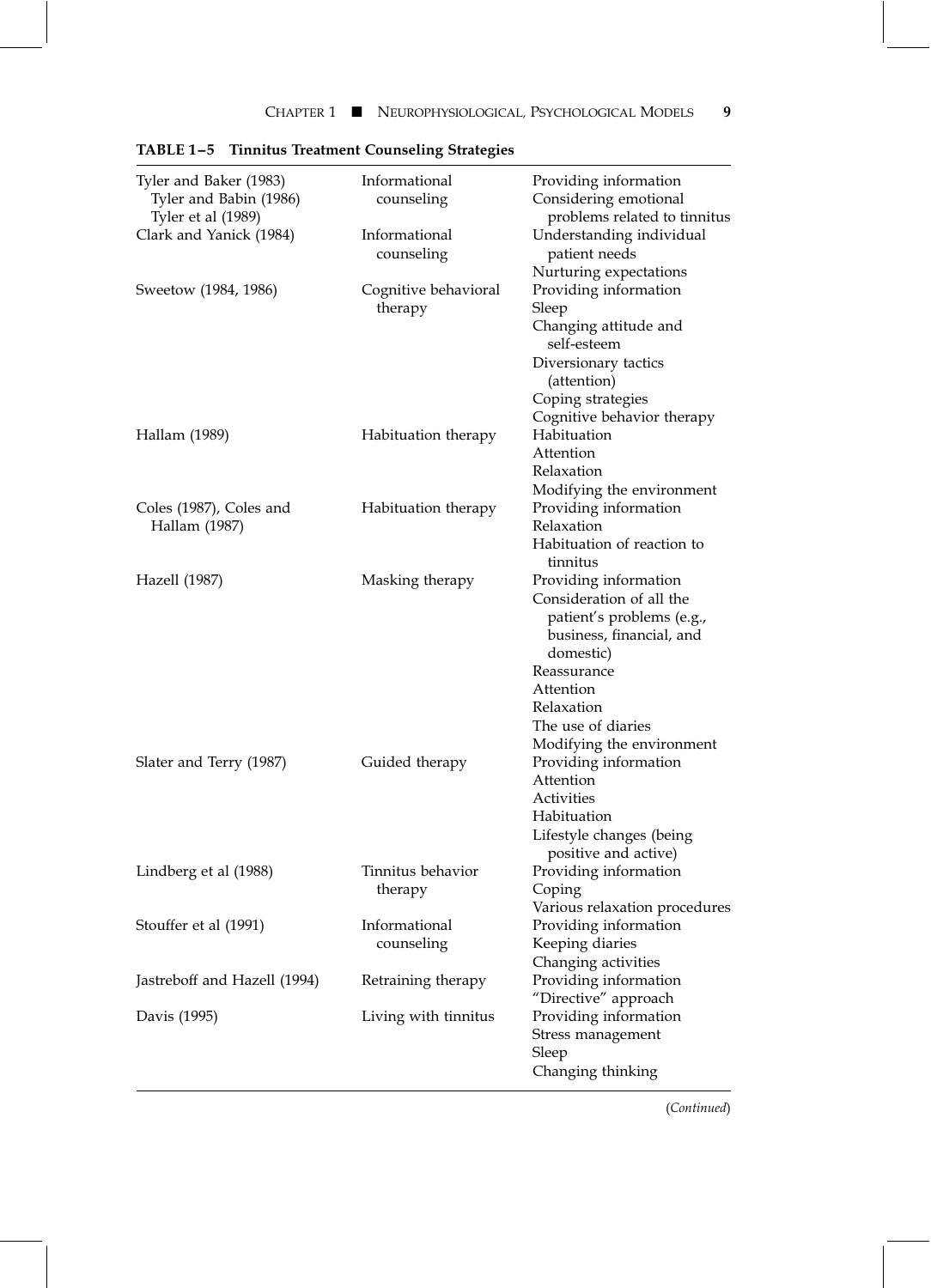| McKenna (1998)                   | Habituation therapy          | Providing information<br>Habituation<br>Relaxation<br>Reactions to stress<br>Listening to the patient                                                    |
|----------------------------------|------------------------------|----------------------------------------------------------------------------------------------------------------------------------------------------------|
| Henry and Wilson<br>(2001, 2002) | Cognitive behavioral therapy | Providing information<br>Self-help strategies<br>Sleep, depression<br>Attention control<br>Cognitive behavior therapy<br>Relaxation<br>Coping strategies |
| Tyler and Erlandsson<br>(2000)   | Refocus therapy              | Relapse prevention<br>Three tiers of treatment<br>Attention<br>Engagement in other activities                                                            |

TABLE 1-5 Tinnitus Treatment Counseling Strategies (Continued)

#### COGNITIVE BEHAVIORAL THERAPY

Cognitive behavioral therapy has been applied to tinnitus for some time, has been discussed in the literature in great detail, and is arguably the only approach that has been shown to be effective in controlled studies (Andersson and Lyttkens, 1999; Dobie, 1999). Several general concepts are used in many tinnitus counseling protocols, although not always acknowledged. The "providing information" component is intended to change the way individuals think about their tinnitus. The basic premise of cognitive behavioral therapy (Henry and Wilson, 2001, 2002; Sweetow, 1984, 1986; see also Chapter 8 in this book) is the following: Your tinnitus is there. The way that you think about it results in a particular emotional reaction.

#### DIRECTIVE COUNSELING

One approach, directive counseling, or retraining therapy, stands alone in that it explicitly frowns upon considering individual needs, addressing personal concerns, and providing suggestions for initiating behavioral changes. For example, Jastreboff (1999, p. 291) describes it as a "teaching session": "It is not, and never was, intended to be ... collaborative." Furthermore, it was never intended to "change a patient's perception, attention and emotions towards tinnitus ... , to improve a patient's well-being, everyday life, social interactions and work abilities."

The directive counseling approach prompted some concerns from several clinicians. For example, Wilson et al (1998) criticized retraining therapy for its "teaching" approach to counseling, which seemed to disregard standard counseling procedures that include a more interactive approach. Retraining therapy omitted basic principles leading the patient to discover unhelpful thoughts, develop realistic beliefs and attitudes, and modify their emotional response. Kroener-Herwig et al (2000) went on to criticize many components of retraining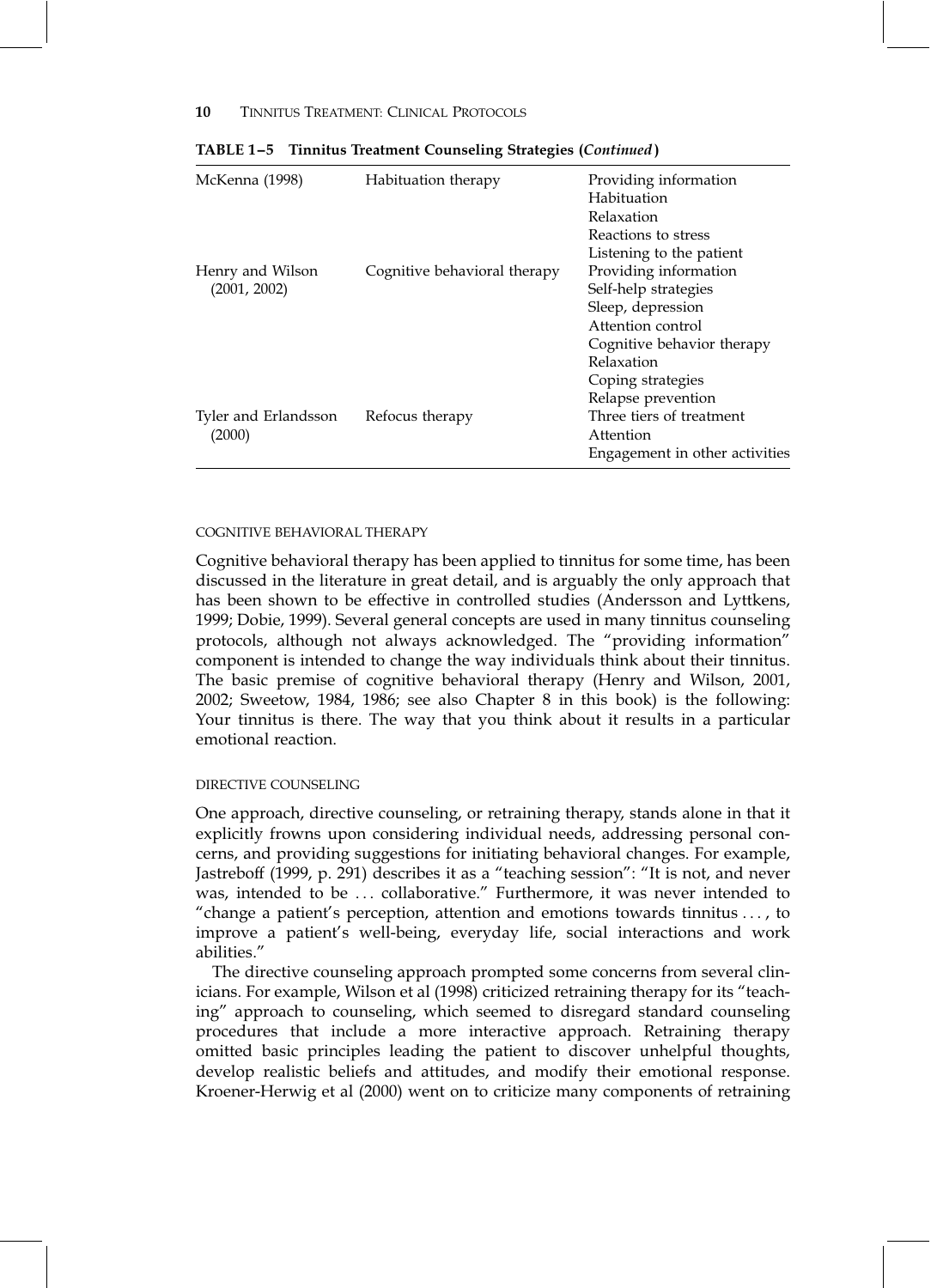therapy, one of which was that it "completely neglected" procedures to help the patient modify behavior. They believed that many tinnitus sufferers require more sophisticated strategies than simply teaching information to them. Instead, they felt that some patients should receive intervention programs to change their beliefs about tinnitus, their emotions and behavior. McKenna (2004) questioned the underlying philosophy of Jastreboff's model, noting that its reliance on a classical conditioning perspective ignores the human component of tinnitus.

# Sound Therapies for Treating Patients' Reactions to Tinnitus

Sound has been used for decades to treat tinnitus. Its role can be understood in terms of

- Reducing the attention drawn to the tinnitus
- Reducing the loudness of the tinnitus
- Substituting a less disruptive noise (background sound) for an unpleasant one (tinnitus)
- Giving the patient some control (Coles, 1987; Vernon, 1977)

Sound therapies include the use of background sound, hearing aids, total masking, partial masking (including retraining therapy), and music therapy. Most of the chapters in this book include sound therapy directly or indirectly.

# Counseling for Sound Therapies

Virtually all sound therapies are combined with some form of counseling, even if it is just providing information. More typically, in addition to basic information about tinnitus, hearing loss, attention, and habituation, specific counseling is included on the use of sound. This is true whether the sound therapy uses hearing aids or partial masking. Bentler and Tyler (1987), in their discussion of sound therapies, noted that, regardless of the management regimen chosen, counseling needs to be considered an integral component. Coles (1987, p. 395) said that "good counseling will go far toward interrupting the sort of vicious cycles" in addition to the sound therapy. **Table**  $1-6$  lists some of the topics that are typically covered in counseling for sound therapy.

Occasionally, sound therapies are represented as if they do not include counseling. For example, Henry and Wilson (2002, p. 574) suggest that no specific counseling protocol has been published for partial or total masking. This is at odds with the tinnitus partial masking therapy proposed by Hazell (1987). In Hazell's discussion of masking therapy, detailed counseling strategies are an essential component. In my opinion, no sound therapy should be administered without counseling. Davis (Chapter 11), Searchfield (Chapter 12), and Folmer et al (Chapter 13) share this perspective.

# Use of Hearing Aids

Listening to background sound has been recommended in treating tinnitus for over 50 years (Goodhill, 1950). Because most patients with tinnitus also have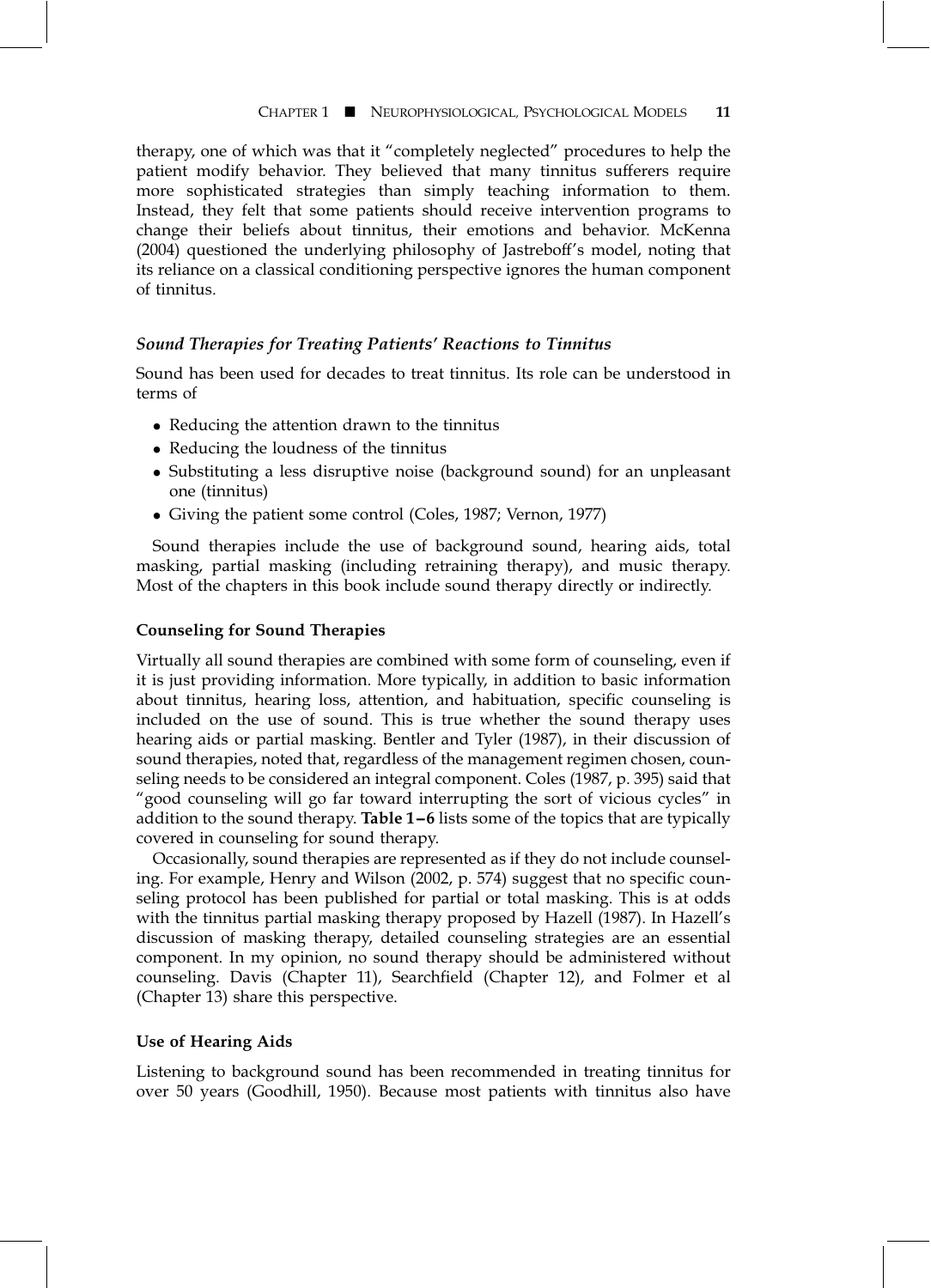#### TABLE 1-6 Components of Counseling for Sound Therapy\*

| Rationale behind the use of background sound                                             |
|------------------------------------------------------------------------------------------|
| Caution about using noise generators that are too intense; may interfere with speech and |
| everyday sound perception and may damage hearing                                         |
| Selecting the type of noise generators                                                   |
| Selecting the ear or ears to receive noise generators                                    |
| Selecting the ear $\text{mod}(s)$ to use, if applicable                                  |
| Trial periods of the background noise                                                    |
|                                                                                          |

-After Hazell, 1987; Tyler and Bentler, 1987.

hearing loss, the use of hearing aids to amplify the background noise is a logical step (Johnson and Goodwin, 1981; Vernon and Schleuning, 1978), and many clinicians note the benefit (e.g., Bentler and Tyler, 1987). Chapter 12 provides an excellent detailed strategy for fitting hearing aids for tinnitus patients.

#### Total Masking Therapy

With total masking therapy, the patient no longer hears the tinnitus. This has some obvious appeal, and many patients find it very helpful. An important benefit is providing the patient with control. A detailed total masking therapy was proposed by Vernon and Schleuning (1978), Vernon and Meikle (2000), Hazell (1987) (see also Hazell et al, 1985), and Slater and Terry (1987). Hazell and Wood (1981) emphasized the importance of using a broadband signal. The large-scale study of tinnitus maskers by Hazell et al (1985) demonstrated the effectiveness of tinnitus masking. They found that counseling is helpful and that masking can provide additional benefit. However, some patients do not like the noise generated with masking, and for others the required noise can be too loud. One of the main advantages of total masking over other forms of masking, including setting noise at the "mixing point," as in retraining therapy (Jastreboff and Hazell, 1993), is that some patients enjoy the immediate relief of the complete elimination of the tinnitus.

There is a misperception that total masking therapy provides only temporary relief and that the benefit of total masking is helpful only while the tinnitus is being masked (see, e.g., Henry and Wilson, 2002; Jastreboff and Hazell, 2004, p. 210). Neither of these points is true. Providing the patient with relief and control is very important with total masking and all forms of partial masking. With counseling, all forms of sound therapy can break the vicious cycle and facilitate dramatic long-term benefits. For example, Hazell (1987) recommended that patients be instructed not to expect maximum benefit immediately; instead, 2 or 3 months of masker use may be required. Furthermore, Hazell noted the beneficial long-term effects of masking: "As the patient focuses less attention on the tinnitus while it is masked, it may become less troublesome and obtrusive when the masker is removed" (p. 114). Total masking therapy is one of the options discussed in Chapter 13.

Fig. 1–2 shows a schematic representation of total masking. For many patients, it will not be possible to mask the tinnitus, and for others, the noise required is so intense that total masking is inappropriate.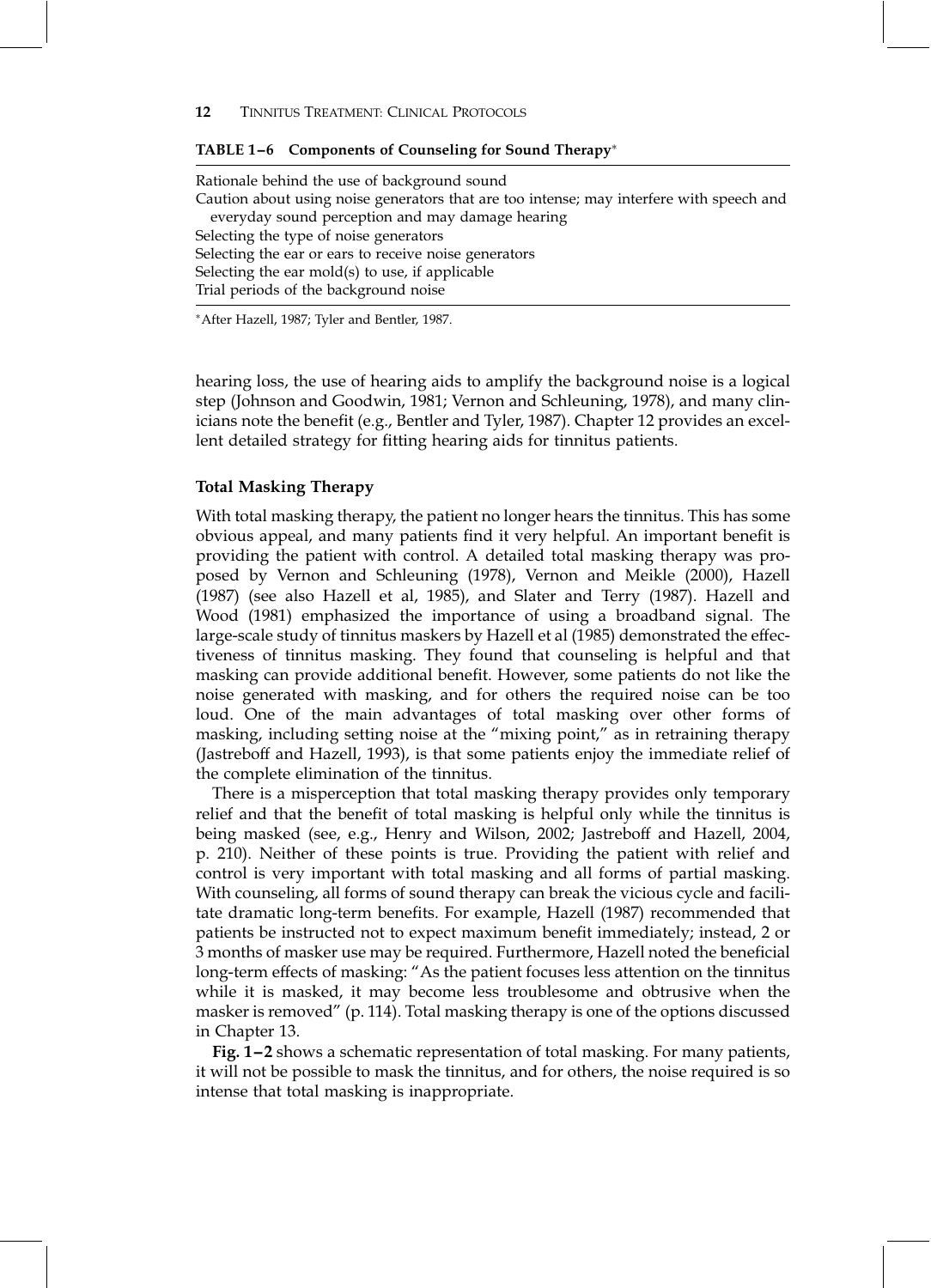

Figure 1-2 A schematic representation of total masking. With total masking, the tinnitus cannot be heard. Instead, the masker is perceived.

The noise can sometimes result in an increase in the tinnitus. Tyler and Bentler (1987) suggest

- Occasional rest from the noise generator
- Changing the level or spectrum of the noise generator

Other strategies for limiting the potential influence of noise on speech or everyday sound perception are

- Use low-level noise in the region of 500 to 3000 Hz.
- Use a unilateral masker.

#### Partial Masking Therapy

In the late 1970s and early 1980s, several researchers observed that some patients required high levels of noise to mask the tinnitus, or even could not mask the tinnitus completely. Vernon and Schleuning (1978) stressed that the actual level of the noise should be under the control of the patient. Hazell and Wood (1981) found that the masking noise can be set so that the patient hears both the masking sound and the tinnitus. They noted that the noise provides a distraction that makes patients concentrate less on the tinnitus itself. Other authors reported that the intensity of the tinnitus can be reduced with the use of noise that did not completely mask the tinnitus, or partial masking.

This approach allowed patients to determine the level of noise they could tolerate. Hazell (1987, p. 114) said that the masking sound "is most often effective at an apparent intensity much less than that of the patient's tinnitus."

Partial masking is a term that comes from the psychoacoustic literature, referring to the observation that the loudness of a tone can be reduced in the presence of background noise (see, e.g., Scharf, 1971). Jastreboff and Hazell (1993) have argued that using partial masking at the mixing point, with the noise and the tinnitus audible, is important to facilitate habituation. This may or may not be true. Habituation can occur with counseling alone (see Chapter 6 in this book), even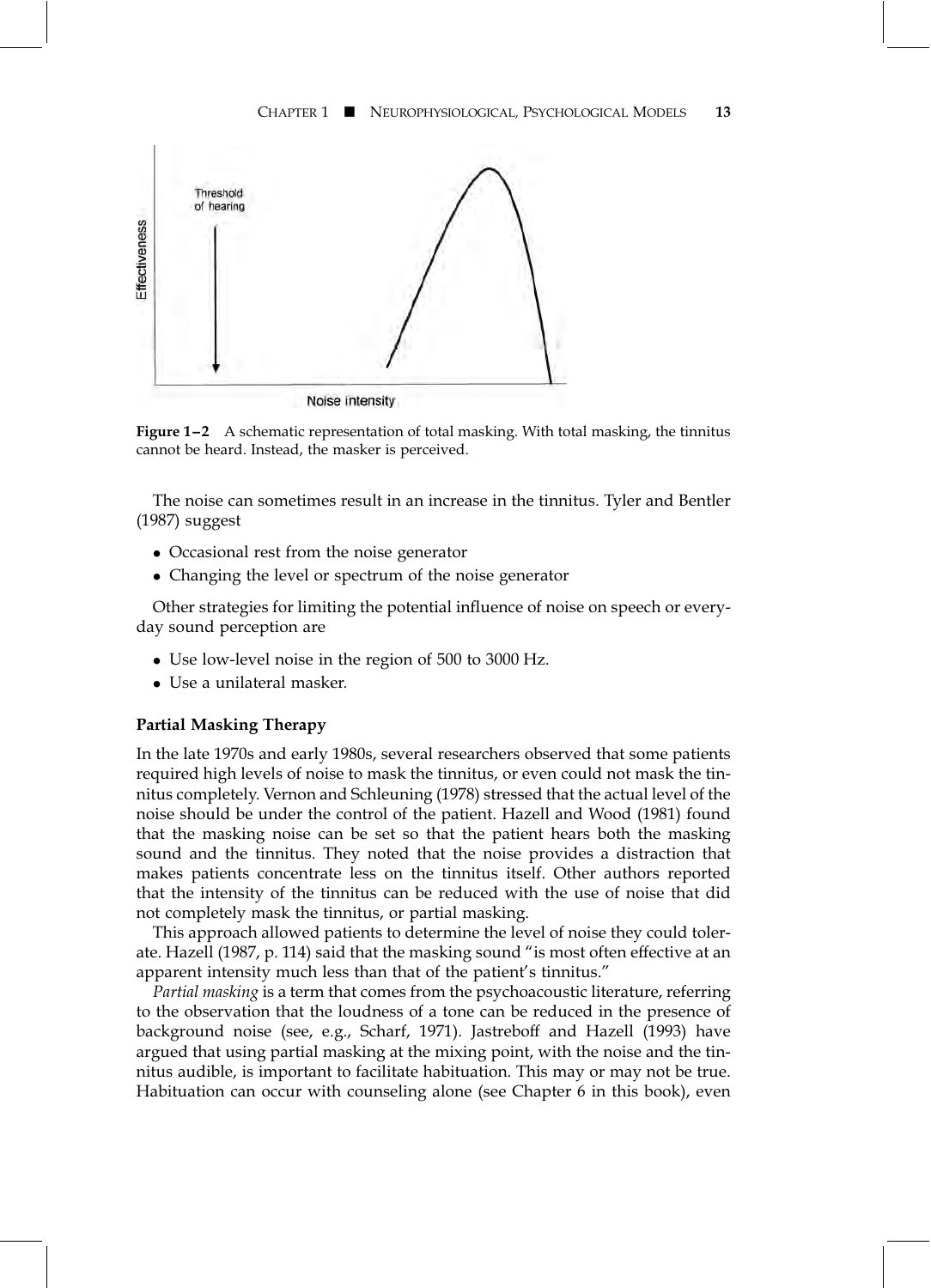with total masking therapy. If it is important to be able to hear the tinnitus to facilitate habituation, it may be that low levels of partial masking below the mixing point are more desirable because the sound of the tinnitus would be similar to its usual quality and loudness. I was taught that the terms *masking* referred to a psychophysical phenomenon and suppression to a physiological phenomenon, but these words often have been used interchangeably. We do not know the mechanism of partial masking, but it is important that we be clear when we reference psychophysical or physiological observations.

Table 1-7 reviews several sound therapies that have promoted partial masking, together with the instructions provided to the patient.

Detailed protocols for fitting "maskers," including partial masking, is provided by Hazell and Wood (1981), Sheldrake et al (1985), and Hazell (1987). The use of sound therapy, including partial masking, is reviewed in Chapter 13.

Fig. 1–3 shows a schematic representation of partial masking. The advantages of this procedure are that a comfortable level can be found for most patients and that precise levels are not targeted, which may concern a patient or focus attention on the tinnitus. One disadvantage is that even low levels can interfere with speech perception; another is that some patients will find any background sound bothersome. These disadvantages are found for all types of sound therapy.

| Tyler and Babin (1986)       | "Both the noise and tinnitus are heard, but the tinnitus<br>is reduced in loudness" (p. 3213).<br>Patients should "use the lowest level masker that<br>provides adequate relief" (p. 3213). |
|------------------------------|---------------------------------------------------------------------------------------------------------------------------------------------------------------------------------------------|
| Coles and Hallam (1987)      | "A low level background sound against which the<br>loudness of the tinnitus is reduced" (p. 994).                                                                                           |
| Erlandsson et al (1987)      | Reduced the noise from the complete masking<br>condition until it was "comfortable enough to<br>listen to" $(p. 40)$ .                                                                      |
| Hazell (1987)                | "The masking sound does not completely cover the<br>tinnitus," and it provides a "distracting background<br>sound" (p. 107).                                                                |
|                              | The "tinnitus tends to 'break through' the masking<br>noise" (p. 112).                                                                                                                      |
| Coles (1987)                 | "When the masker is used to provide only a low level<br>of background sound against which the loudness of<br>the tinnitus is reduced" (p. 398).                                             |
| Tyler and Bentler (1987)     | "Sometimes a masker can reduce the tinnitus loudness<br>or annoyance, even though the tinnitus remains<br>audible" (p. 55).                                                                 |
|                              | "Partially mask the tinnitus yet produce the lowest                                                                                                                                         |
|                              | SPLs and the least interference with speech" (p. 59).                                                                                                                                       |
| Bentler and Tyler (1987)     | "Urge the patient to use the lowest  masker level<br>that provides adequate relief" (p. 30).                                                                                                |
| Jastreboff and Hazell (2004) | "Below the level creating annoyance or discomfort"<br>(p. 210).                                                                                                                             |

TABLE 1-7 Examples of Descriptions of Partial Masking in the Literature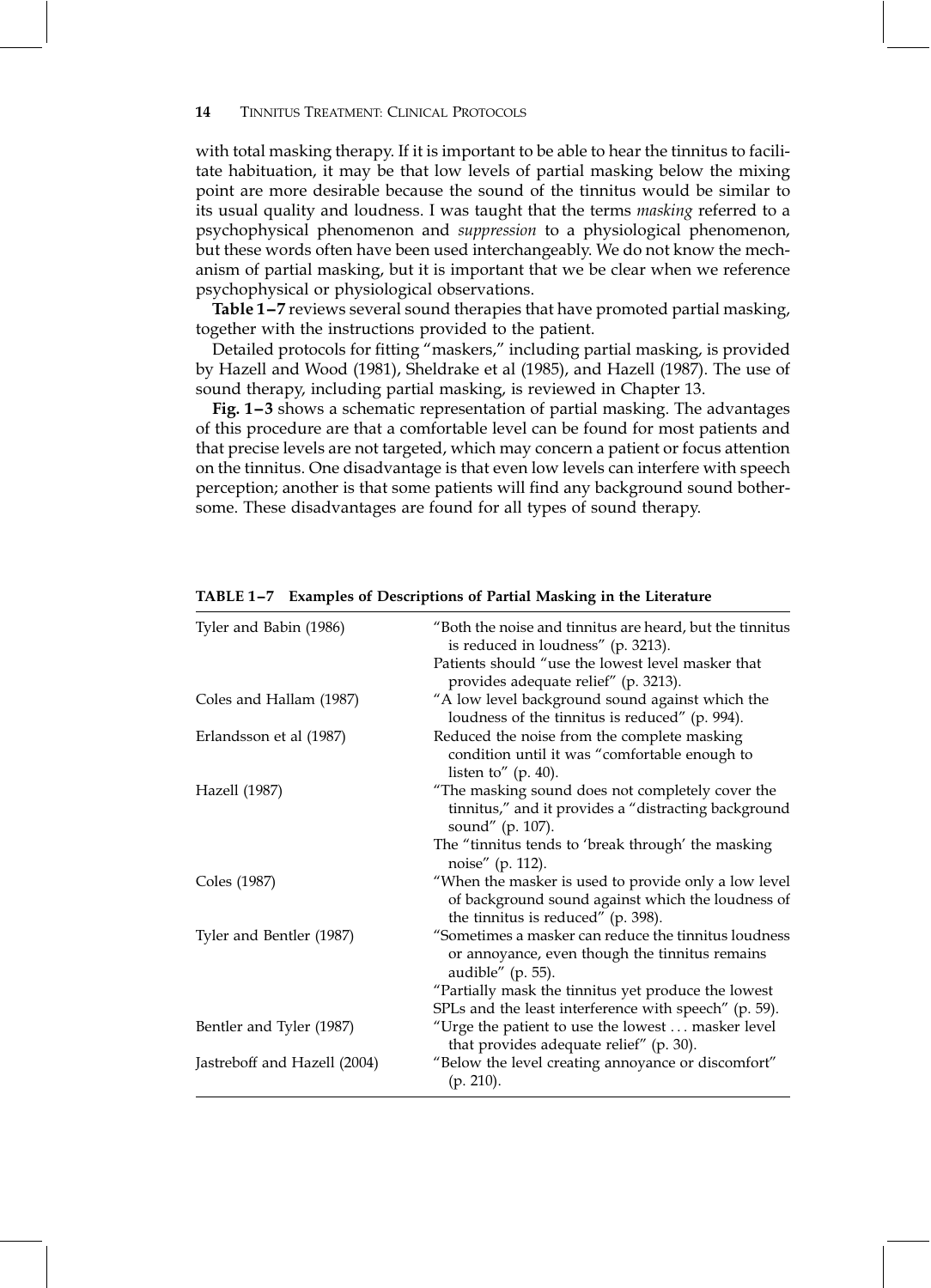

Figure  $1-3$  A schematic representation of partial masking. The advantage of this procedure is that a comfortable level can be found for most patients, and precise levels are not targeted, which may concern the patient or focus attention on the tinnitus. One disadvantage is that even low levels can interfere with speech perception with some patients; another is that some will find any background sound bothersome. These disadvantages are found for all types of sound therapy.

#### PARTIAL MASKING AT A SIMILAR MAGNITUDE TO THE TINNITUS (THE MIXING POINT)

A specific subcategory of partial masking has been described by several authors. Hazell (1987), for example, noted how it is better for some patients to have the tinnitus just audible through the masking sound. Coles (1987) suggested that the masker be turned up until its loudness is equal to that of the tinnitus, when the patient will often have to listen hard to hear it: "When this ... is done the patient will usually accept that [the tinnitus] is no longer something to worry about" (p. 398).

Jastreboff (1998, p. 93) later referred to this as the mixing point, "where the patient perceives that the tinnitus sound and the external sound start to mix or blend together."

The value of the mixing point over other levels afforded by partial masking has not been tested. As noted by Hazell (1987) and Coles (1987) above, the partial masking level at which the noise and tinnitus are similar will likely be preferable for some patients.

Fig. 1–4 shows a schematic representation of the mixing point, where the masking noise is at a level similar in magnitude to the tinnitus. Some patients find it difficult to determine the mixing point, whereas others find that the noise required for a mixing point is so intense that the lower levels of partial masking are preferable.

#### Music Therapy

For many tinnitus sufferers, listening to background music represents a more acceptable and even pleasant alternative to background noise. Slater and Terry (1987) found that almost 50% of tinnitus patients they sampled listened to music to help with their tinnitus. I believe that the use of music therapy with tinnitus patients deserves much more attention than it currently gets. The use of background music is recommended by Searchfield in Chapter 12 and by Folmer and colleagues in Chapter 13. A very specific protocol is reviewed by Davis in Chapter 11.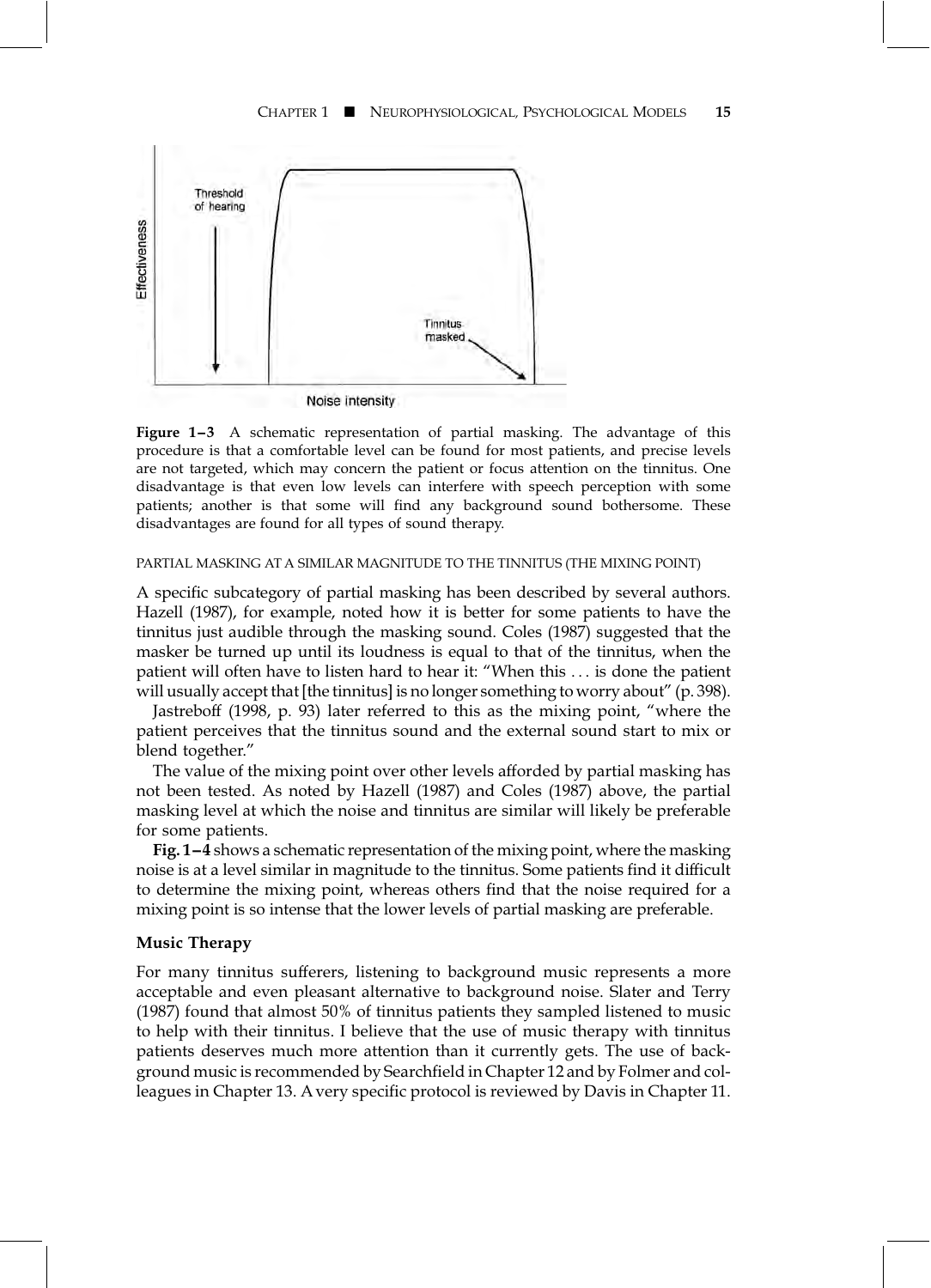

Figure 1–4 A schematic representation of one particular form of partial masking, referred to by Hazell (1987) as having tinnitus "just audible through the masking sound"; by Coles (1987) as "the masker can be turned up until its loudness is equal to that of the tinnitus, when the patient will often have to listen hard to hear the tinnitus"; and by Jastreboff (1998) as the mixing point "where the patient perceives that the tinnitus sound and the external sound start to mix or blend together" (p. 93).

#### Sound Therapy for Tinnitus Accompanied by Hyperacusis

#### WHAT IS HYPERACUSIS?

In a patient with hyperacusis, sounds that would normally be considered loud are instead heard as very loud. Thus loudness discomfort levels for pure tones are lower than normal, perhaps at 80 or 90 dB HL (for a review, see Nelting, 2003). It has been many years since hyperacusis was first associated with tinnitus (Tyler and Conrad-Armes, 1983). Hazell et al (1985) reported that the mean uncomfortable loudness levels in tinnitus patients were 10 to 15 dB lower than in hearingimpaired patients without tinnitus. However, the relationship between tinnitus and hyperacusis remains obscure. Loudness is thought to be coded by the number or level of activity of nerve fibers. The presence of hyperacusis implies that, for a given intensity, more nerve fibers or a higher rate of activity is produced than would occur normally. Hazell (1987) suggested that the central nervous system exerts a "gain control" mechanism to increase peripheral sensitivity affecting outer hair cell activity and tinnitus. This concept was included in a later model proposed by Jastreboff (1990) of a gain control mechanism involved in tinnitus.

#### HYPERACUSIS TREATMENT IN TINNITUS PATIENTS

The presence of hyperacusis in tinnitus patients requires some additional counseling and sound therapy considerations. Some patients develop a fear of sounds, or phonophobia. The main difficulty with hyperacusis in the treatment of tinnitus arises because the use of sound therapy can sometimes result in exacerbation of the hyperacusis or phonophobia. Therefore, it is important that clinicians treating tinnitus determine if their patients have hyperacusis, and to accommodate this if they are using sound therapy.

Sheldrake (1986, cited by Coles, 1987) recommended that noise generators be worn for hyperacusis patients for  $\sim$ 6 hours per day. The noise should be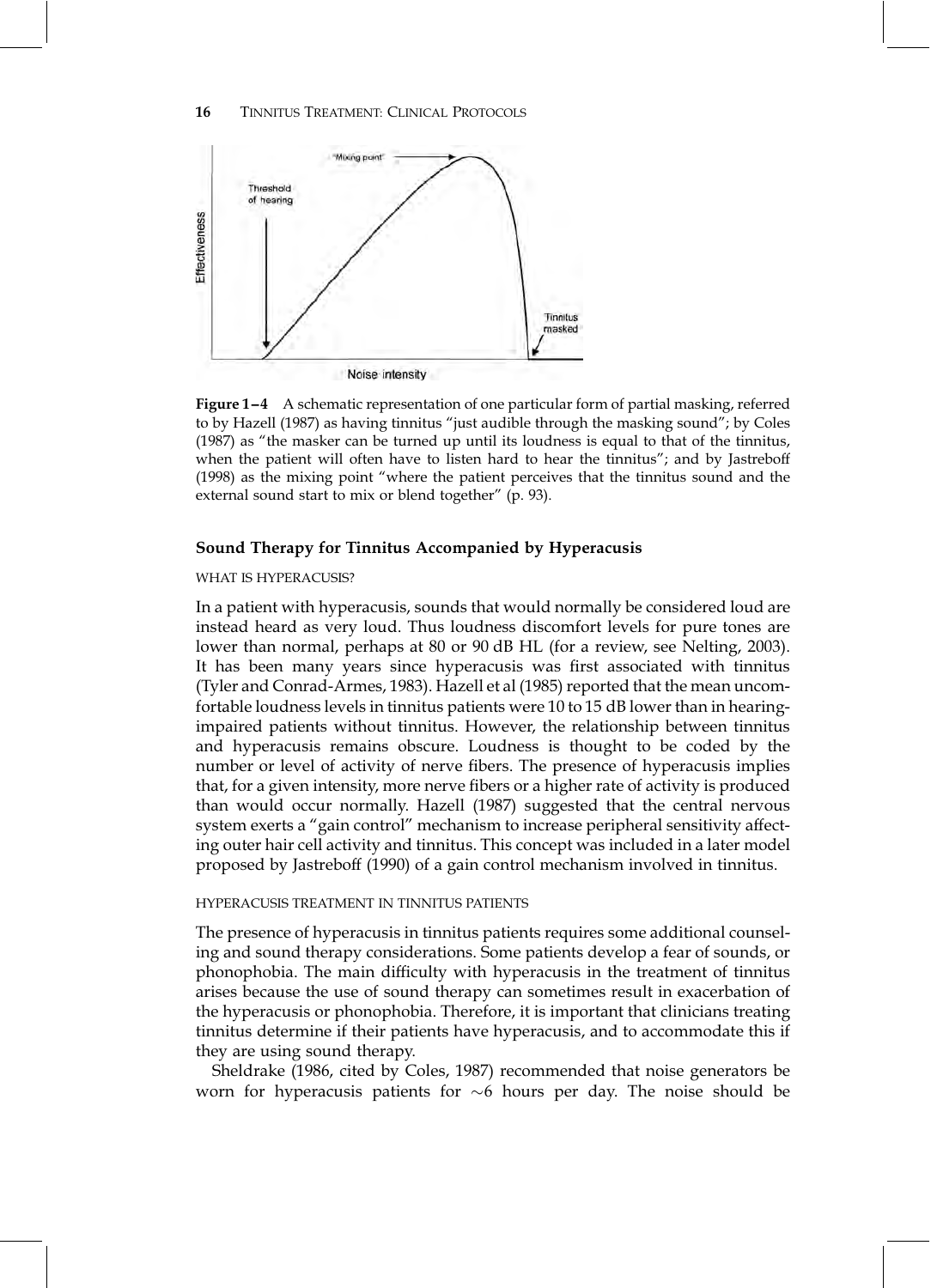"audible but comfortable (not necessarily completely masking any tinnitus ...)" (p. 399). Sheldrake suggested that hyperacusis patients recovered over a period of a few days to up to 6 months in some cases; many patients gradually regain their tolerance of loud sounds.

Hazell (1987, p. 109) proposed a treatment of hyperacusis using a gradual and continuous introduction of sound into the ear to desensitize the ear to the effects of loud sounds. He noted that many hyperacusis patients use earplugs or earmuffs to protect their ears from loud sounds, but said that "it cannot be overstressed how counterproductive these measures are," and that their use should be discouraged. Instead, he proposed a hyperacusis treatment procedure that begins with low levels of masking sound. Hazell recommended that the noise level be increased in level and duration gradually. A similar approach to hyperacusis has been suggested by Jastreboff et al (1998), except that they suggested the noise be used all the time. We note that hyperacusis patients often have hearing loss, and that the use of noise "all the time" may be unrealistic and can interfere with speech perception. Coles (1987) also cautioned against the use of earplugs in hyperacusis patients. Vernon and Press (1998) have suggested a desensitization protocol, whereby patients listen to intense, but not uncomfortable, "pink" noise for  $\sim$ 2 hours per day.

Phonophobia, the abnormal fear of sounds, is not necessarily related to loudness. The fear can be related to a specific sound or general class of sounds. Phonophobia can be helped by treating hyperacusis. It may be useful to follow the psychological principles of successive approximations. Starting with the least aversive sound, the approach would be to gradually expose the patient to sounds that are more and more similar to the sounds that elicit the phonophobia. Research is needed on treating hyperacusis and phonophobia.

#### Obstacles to Tinnitus Treatment

#### Negative Beliefs by Clinicians or Patients

Many clinicians have beliefs that represent obstacles to tinnitus treatment. For example, they believe that

- They do not have the training.
- They cannot help the patient.
- They will not be reimbursed.

One of the primary purposes of this book is to provide very concrete examples of a variety of treatment strategies. Audiologists, clinical psychologists, and otologists should have the training to implement most of these options. I believe patients can be helped by all the treatments described in this book. Research will eventually determine which are the most helpful and which treatments work best for which patients. Reimbursement should follow studies showing treatment effectiveness; when that happens, more clinicians will make the time to provide tinnitus treatment. It is our job, as clinicians, to show patients how to learn to live with their tinnitus.

Patients also have concepts that are obstacles. They sometimes believe that

• There is nothing that can be done.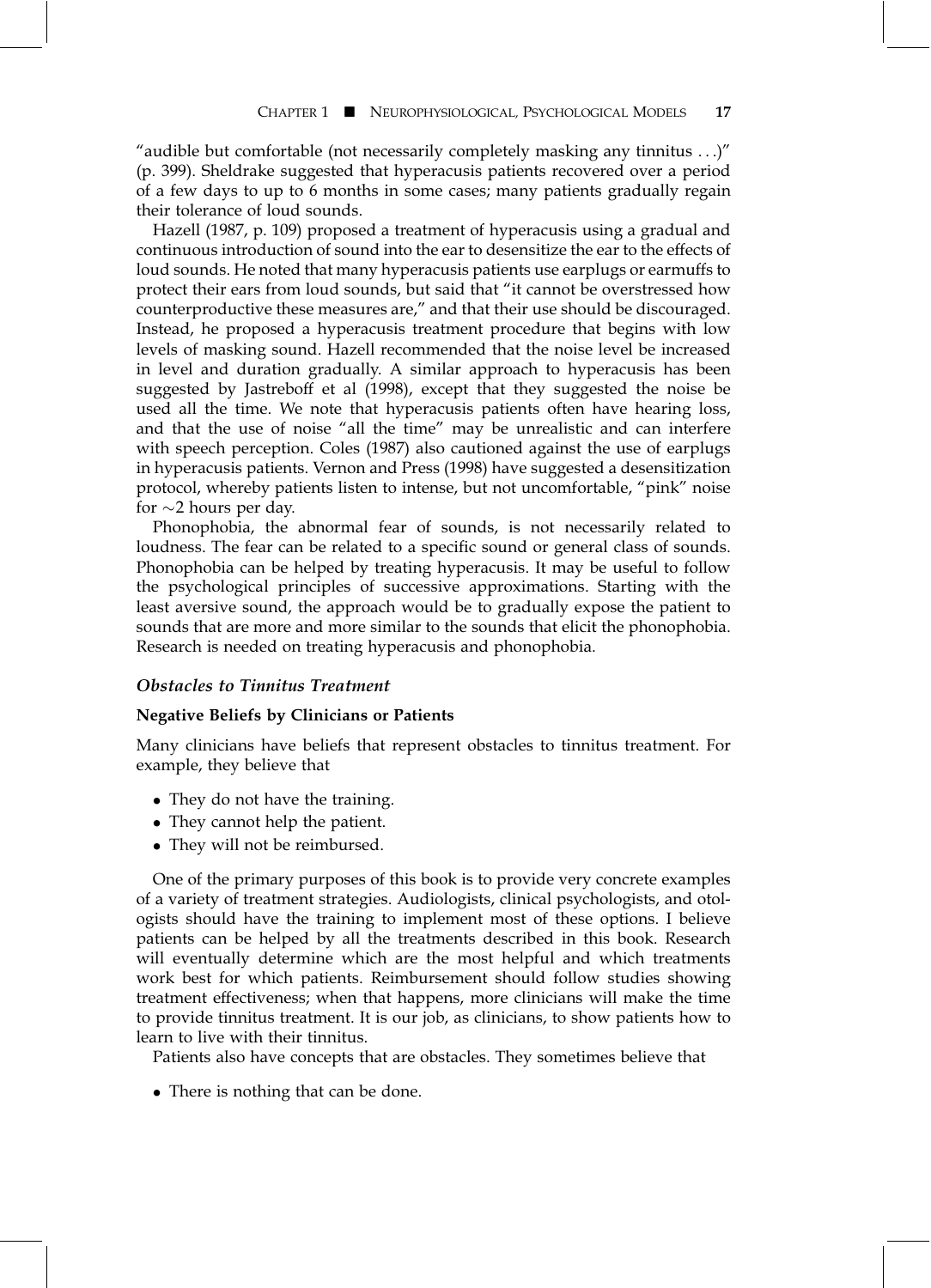#### 18 TINNITUS TREATMENT: CLINICAL PROTOCOLS

- No one understands their tinnitus.
- Someone, somewhere, has the cure.

Patients who believe nothing can be done to ease the tinnitus often do not seek treatment. This can delay intervention and creates a more problematic case of tinnitus by the time the patient finally seeks help. The beliefs that nothing can be done and that no one understands are distressing to patients. Their crisis deepens, and they may withdraw further. Desperate patients with the financial resources will travel great distances and pay substantial fees if they believe there is hope for them. If they are unsuccessful, this often makes their situation worse. By providing good therapy, and demonstrating it by measuring clinical effectiveness and making this information public, patients in need will seek help.

#### DURATION AND NUMBER OF SESSIONS

The optimal number and duration of treatment sessions will vary across patients. Some patients will require long-term follow-up visits; this should not be viewed as inherently undesirable. For many patients, a simple 5-minute discussion will be sufficient. For others, much longer sessions will be necessary (see Tyler and Erlandsson, 2000, for strategies). The clinical psychology literature indicates that most patients will benefit from several short (less than 1 hour) visits over several weeks.

Hazell (1987) suggested that sound therapy typically requires 2 to 3 months of noise-generator use before any benefit is achieved. Research can be used to determine the optimum treatment duration. This will vary across individuals. The number of sessions and their duration will likely be linked to reimbursement.

#### REIMBURSEMENT

Reimbursement is often available for diagnosing hearing loss and tinnitus. In the United States, there are reimbursement codes for treating central auditory processing disorders and for providing aural rehabilitation. Additionally, there are numerous reimbursement codes for providing psychological treatments, including insight-oriented, behavior-modifying, and supportive psychotherapy, interactive psychotherapy, family psychotherapy, biofeedback, behavior modification, and cognitive behavior therapy. These codes are typically used by clinical psychologists and psychiatrists. Research demonstrating clinical effectiveness of tinnitus treatment will facilitate reimbursement.

#### QUALIFICATIONS OF AUDIOLOGISTS TO DO PSYCHOLOGICAL COUNSELING

Counseling of tinnitus patients should be performed only by clinicians who have the training and professional license to do so. Flasher and Fogle (2004) suggest that audiologists can use basic psychological principles and techniques for which they have knowledge. Clearly, patients who have clinical depression, anxiety disorders, or other psychiatric ailments demand appropriate referrals. This does not mean that audiologists cannot be involved in treating the tinnitus in these cases, however. In my experience, psychiatrists and psychologists often welcome a collaborative effort with an audiologist who has experience in treating tinnitus.Treating tinnitus patients requires a commitment, a plan, and some clinical expertise. You are likely committed if you are reading this book, and if you do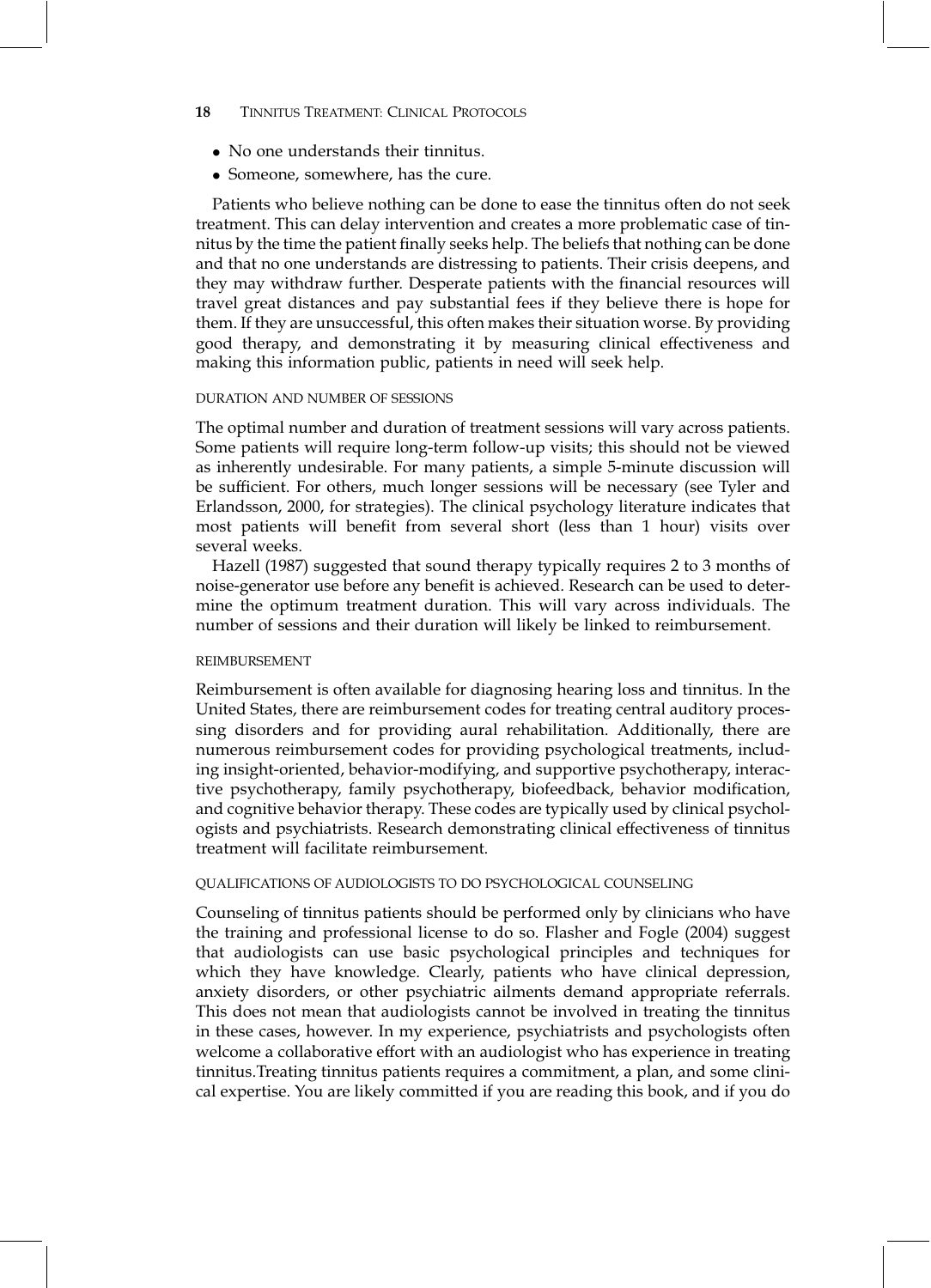not have a plan, this book will offer several options. Clinical expertise comes from training, experience, and certain personal characteristics that can be learned and are often facilitated by personal supervision of real clinical experience. Some of the desirable characteristics are as follows (after Flasher and Fogle, 2004; Gladding, 2000; Riley, 2002):

- Ability to listen
- Patience
- Ability to be encouraging to the patient
- Ability to talk candidly about depression, anxiety, and other psychological problems
- Emotional insightfulness
- Self-awareness
- Ability to laugh at the bittersweet aspects of life
- Positive self-esteem
- Emotional stability

#### Conclusion

Counseling and sound therapy are the fundamental treatments for tinnitus. There are many counseling options, and most include providing information on hearing loss, tinnitus, and attention. Differences exist on how much time to spend on each area, but this is a secondary issue. I believe that counseling should consider the individual's emotional state and focus on providing coping strategies. I think audiologists can learn more from aspects of cognitive and behavioral therapy as they are applied to other problems. A greater emphasis should be placed on improving sleep. Some patients may benefit from systematic therapies covering concentration and relaxation, but these can be offered as optional. The detailed comprehensive therapy plans provided by Henry and Wilson (2001, 2002) are important contributions and supplement the comprehensive therapy protocols of Hallam (1989), Slater and Terry (1987), and Davis (1995). The chapters in this book demonstrate varied approaches to counseling.

Sound therapy, involving wearable and nonwearable devices, should be considered an option for most tinnitus patients. Providing background sound removes some of the annoying characteristics of a piercing tinnitus. I believe that total and partial masking therapies with a focus on the mixing point do help some patients, but for many the resulting background noise levels are too intense. Lower levels of partial masking generally are more acceptable. Also, many patients do not want to listen to any levels of noise, and attempts to force sound therapy on them can be counterproductive. Finally, the use of music and other types of nonrandom noise in treating tinnitus should be explored.

#### Acknowledgments

We wish to acknowledge grant support provided by the American Tinnitus Association and the National Institutes of Health (NIH Grant 5R01DC005972 –02).

Richard Tyler is an Obermann Scholar at the Obermann Center for Advanced Studies at the University of Iowa. David Baguley, Anthony Cacace, Scott Mitchell,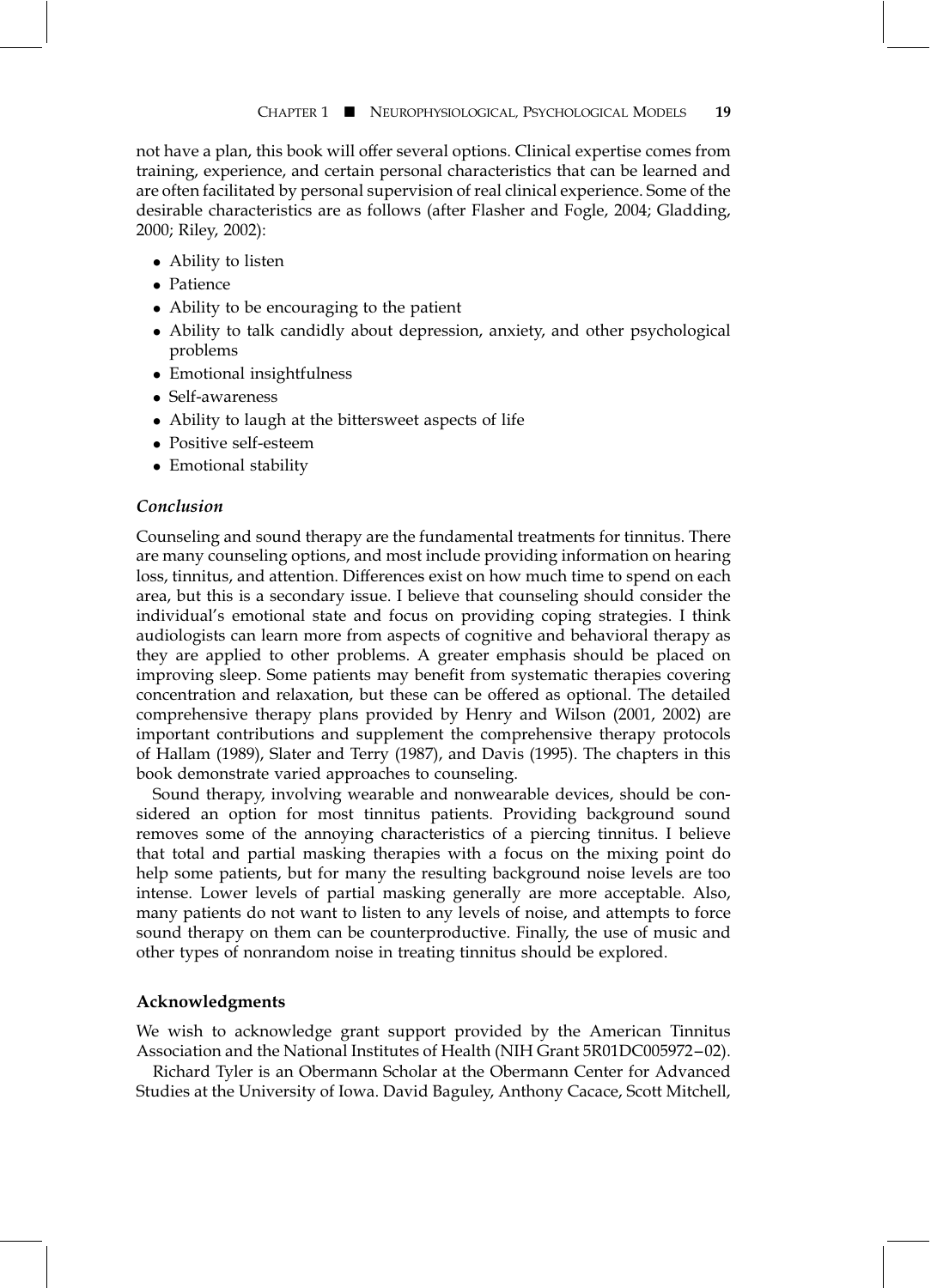Richard Salvi, and Grant Searchfield made very helpful suggestions on an earlier draft.

#### References

- Andersson G, Lyttkens L. A meta-analytic review of psychological treatments for tinnitus. Br J Audiol 1999;33:201– 210
- Bentler RA, Tyler RS. Tinnitus management. ASHA 1987;May:27–32
- Cacace AT. Expanding the biological basis of tinnitus: cross-modal origins and the role of neuroplasticity. Hear Res 2003;175:112 –132
- Cacace AT. The limbic system and tinnitus. In: Snow J, ed. Tinnitus: Theory and Management. Hamilton, Canada: BC Decker; 2004:162–170
- Clark JG, Yanick P. Tinnitus and Its Management. Springfield, IL: Charles C Thomas; 1984
- Coles RRA. Tinnitus and its management. In: Stephens SDG, Kerr AG, eds. Scott-Brown's Otolaryngology. Guildford, UK: Butterworth; 1987
- Coles RRA, Hallam RS. Tinnitus and its management. Br Med Bull 1987;43:983–998
- Dauman R. Electrical stimulation for tinnitus suppression. In: Tyler RS, ed. Tinnitus Handbook. San Diego: Singular; 2000:377–398
- Dauman R, Tyler RS. Some considerations on the classification of tinnitus. In: Aran J-M, Dauman R, eds. Proceedings of the Fourth International Tinnitus Seminar. Bordeaux, France: Kugler & Ghedini; 1992:225–229
- Davis P. Living with Tinnitus. Woolahra, Australia: Gore & Osment; 1995
- Dobie RA. A review of randomized clinical trials in tinnitus. Laryngoscope 1999;109:1202–1211
- Dobie RA, Hoberg KE, Rees TS. Electrical tinnitus suppression: a double-blind crossover study. Otolaryngol Head Neck Surg 1986;95(3):319 –323
- Eggermont JJ. Tinnitus: some thought about its origin. J Laryngol Otol 1984;9:31–37
- Eggermont JJ. Physiological mechanisms and neural models. In: Tyler R, ed. Tinnitus Handbook. San Diego: Singular; 2000
- Eggermont JJ, Roberts LE. The neuroscience of tinnitus. Trends Neurosci 2004;27:676–682
- Erlandsson S, Ringdahl A, Hutchins T, Carlsson SG. Treatment of tinnitus: a controlled comparison of masking and placebo. Br J Audiol 1987;21:37–44
- Flasher LV, Fogle T. Counseling Skills for Speech-Language Pathologists and Audiologists. Clifton Park, NY: Thomson*/*Delmar Learning; 2004
- Fowler EP, Fowler EP Jr. Somatopsychic and psychosomatic factors in tinnitus, deafness, and vertigo. Ann Otol Rhinol Laryngol 1955;64:29– 37
- Gladding S. Conseling: A Comprehensive Profession. Upper Saddle River, NJ: Prentice Hall; 2000

Goodey R. Tinnitus: When the patient complains of noises in the ear. Patient Management 1988;17(9):75–89 Goodhill V. The management of tinnitus. Laryngoscope 1950;60:442–450

- Hallam RS, Jakes SC, Hinchcliffe R. Cognitive variables in tinnitus annoyance. Br J Clin Psychol 1988;27:213– 222
- Hallam RS. Tinnitus: Living with the Ringing in Your Ears. New York: HarperCollins; 1989
- Hallam RS, Rachman S, Hinchcliffe R. Psychological aspects of tinnitus. In: Rachman S, ed. Contributions to Medical Psychology. Vol 3. Oxford: Pergamon Press; 1984:31-53
- Hazell JWP. Tinnitus masking therapy. In: Hazell JWP, ed. Tinnitus. London: Churchill Livingston; 1987:96–117
- Hazell JWP, Jastreboff PJ, Meerton LE, Conway MJ. Electrical tinnitus suppression: frequency dependence of effects. Audiology 1993;32:68 –77
- Hazell JWP, Wood SM. Tinnitus masking: a significant contribution to tinnitus management. Br J Audiol 1981;15:223 –230
- Hazell JWP, Wood SM, Cooper HR, et al. A clinical study of tinnitus maskers. Br J Audiol 1985;19:65–146
- Henry JL, Wilson PH. The Psychological Management of Chronic Tinnitus: A Cognitive-Behavioral Approach. Boston: Allyn & Bacon; 2001
- Henry JL, Wilson PH. Tinnitus: A Self-Management Guide for the Ringing in Your Ears. Boston: Allyn & Bacon; 2002
- Jastreboff MM. Controversies between cognitive therapies and TRT counseling. In: Hazell J, ed. Proceedings of the Sixth International Tinnitus Seminar. London: THC; 1999:288–291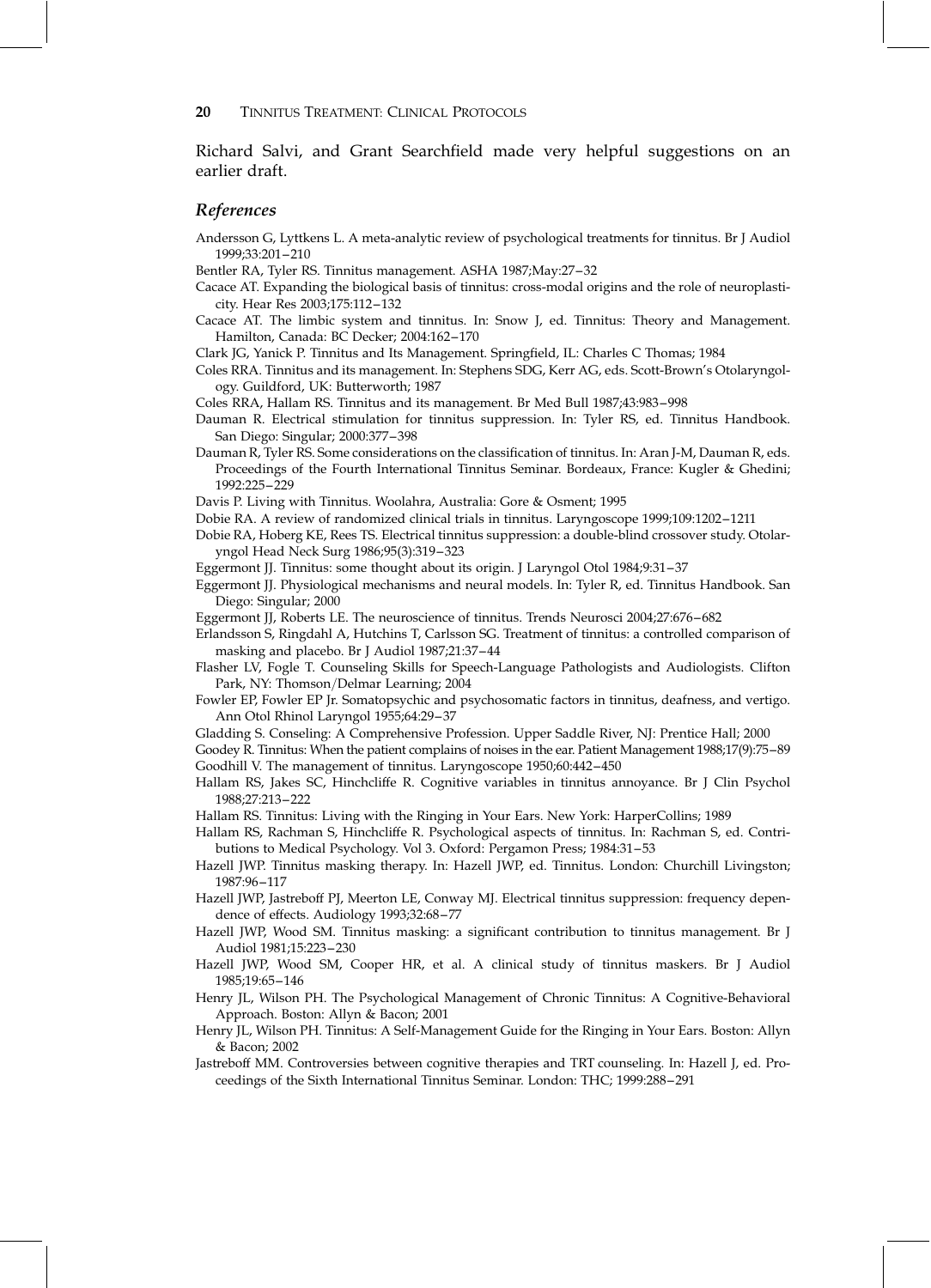- Jastreboff PJ. Phantom auditory perception (tinnitus): mechanisms of generation and perception. Neurosci Res 1990;8:221 –254
- Jastreboff PJ. Tinnitus: the method of P.J. Jastreboff. In: Gates G, ed. Current Therapy in Otolaryngology Head and Neck Surgery. 6th ed. St. Louis: Mosby-Year Book; 1998:90–95
- Jastreboff PJ. Tinnitus habituation therapy (THT) and tinnitus retraining therapy (TRT). In: Tyler RS, ed. Handbook of Tinnitus. San Diego: Singular; 2000:357–376
- Jastreboff PJ, Gray WC, Mattox DE. Tinnitus and hyperacusis. In: Cummings CW et al, eds. Otolaryngology Head and Neck Surgery. Vol 4. 3rd ed. St. Louis: Mosby; 1998:3198–3222
- Jastreboff PJ, Hazell JWP. A neurophysiological approach to tinnitus: clinical implications. Br J Audiol 1993;27:7-17
- Jastreboff PJ, Hazell JWP. Neurophysiological model of tinnitus: dependence of the minimal masking level on treatment outcome. Hear Res 1994;80:216 –232
- Jastreboff PJ, Hazell JWP. Treatment of tinnitus base on a neurophysiological model. In: Vernon J, ed. Tinnitus and Relief. Boston: Allyn & Bacon; 1998:201–216
- Jastreboff PJ, Hazell JWP. Tinnitus Retraining Therapy: Implementing the Neurophysiological Model. New York: Cambridge University Press; 2004
- Johnson RM, Goodwin P. The use of audiometric tests in the management of the tinnitus patient. J Laryngol Otol Suppl 1981;48–51
- Kaltenbach JA, Zhang J, Zacharek MA. Neural correlates of tinnitus. In: Snow JB, ed. Tinnitus: Theory and Management. London: BC Decker Inc; 2004:141–161
- Kentish RC, Crocker SR, McKenna L. Children's experience of tinnitus: a preliminary survey of children presenting to a psychology department. Br J Audiol 2000;34:335– 340
- Kiang NYS, Moxon EC, Levine RA. Auditory-nerve activity in cats with normal and abnormal cochleas. In: Wolstenholme GEW, ed. Sensorineural Hearing Loss. London: J&A Churchill; 1970, pp. 241 –273
- Kroener-Herwig B, Biesinger E, Gerhards F, Goebel G, Verena Greimel K, Hiller W. Retraining therapy for chronic tinnitus. Scand Audiol 2000;29:67 –78
- LaMarte FP, Tyler RS. Noise-induced tinnitus. AAOHN J 1987;35(9):403–406
- LeDoux J. Emotion, Memory, and the Brain. New York: Simon & Schuster; 1994
- Levine RA, Abel M, Cheng H. CNS somatosensory-auditory interactions elicit or modulate tinnitus. Exp Brain Res 2003;153:643–648
- Liberman MC, Dodds LW. Single-neuron labeling and chronic cochlear pathology, III: Stereocilia damage and alteration of threshold tuning curves. Hear Res 1984;16:43–53
- Lindberg P, Scott B, Melin L, Lyttkens L. Behavioural therapy in the clinical management of tinnitus. Br J Audiol 1988;22:265–272
- McFadden D. Tinnitus: Facts, Theories, and Treatments. Washington, DC: National Academy Press; 1982
- McKenna L. Psychological treatments for tinnitus. In: Vernon JA, ed. Tinnitus Treatment and Relief. Boston: Allyn & Bacon; 1998:140–155
- McKenna L. Models of tinnitus suffering and treatment compared and contrasted. Audiological Medicine 2004;2:1–14
- Mega MS, Cummings JL, Salloway S, Malloy P. The limbic system: an anatomic, phylogenetic, and clinical perspective. J Neuropsychiatry Clin Neurosci 1997;9:315 –330
- Moeller AR. Pathophysiology of tinnitus. Ann Otol Rhinol Laryngol 1984;93:39–44
- Murai K, Tyler RS, Harker LA, Stouffer JL. Review of pharmacologic treatment of tinnitus. Am J Otol 1992;13(5):454–464
- Nelting M, ed. Hyperakusis. Stuttgart: Georg Thieme Verlag; 2003
- Penner MJ, Bilger RC. Adaptation and the masking of tinnitus. J Speech Hear Res 1989;32:339 –346
- Quaranta N, Wagstaff S, Baguley DM. Tinnitus and cochlear implantation. Int J Audiol 2004;43:245 –251
- Riley J. Counseling: an approach for speech-language pathologists. Contemporary Issues in Communication Disorders 2002;29:6–16
- Rubinstein JT, Tyler RS. Electrical suppression of tinnitus. In: Snow J, ed. Tinnitus: Theory and Management. Hamilton, Canada: BC Decker; 2004:326–335
- Salvi RJ, Lockwood AH, Burkard R. Neural plasticity and tinnitus. In: Tyler R, ed. Tinnitus Handbook. San Diego: Singular; 2000:123–148
- Salvi RJ, Wang J, Powers NL. Plasticity and reorganization in the auditory brainstem: implications for tinnitus. In: Reich GE, Vernon JA, eds. Proceedings of the 5th International Tinnitus Seminar. Portland, OR: American Tinnitus Association; 1996:457-466
- Scharf B. Fundamentals of auditory masking. Audiology 1971;10:30–40